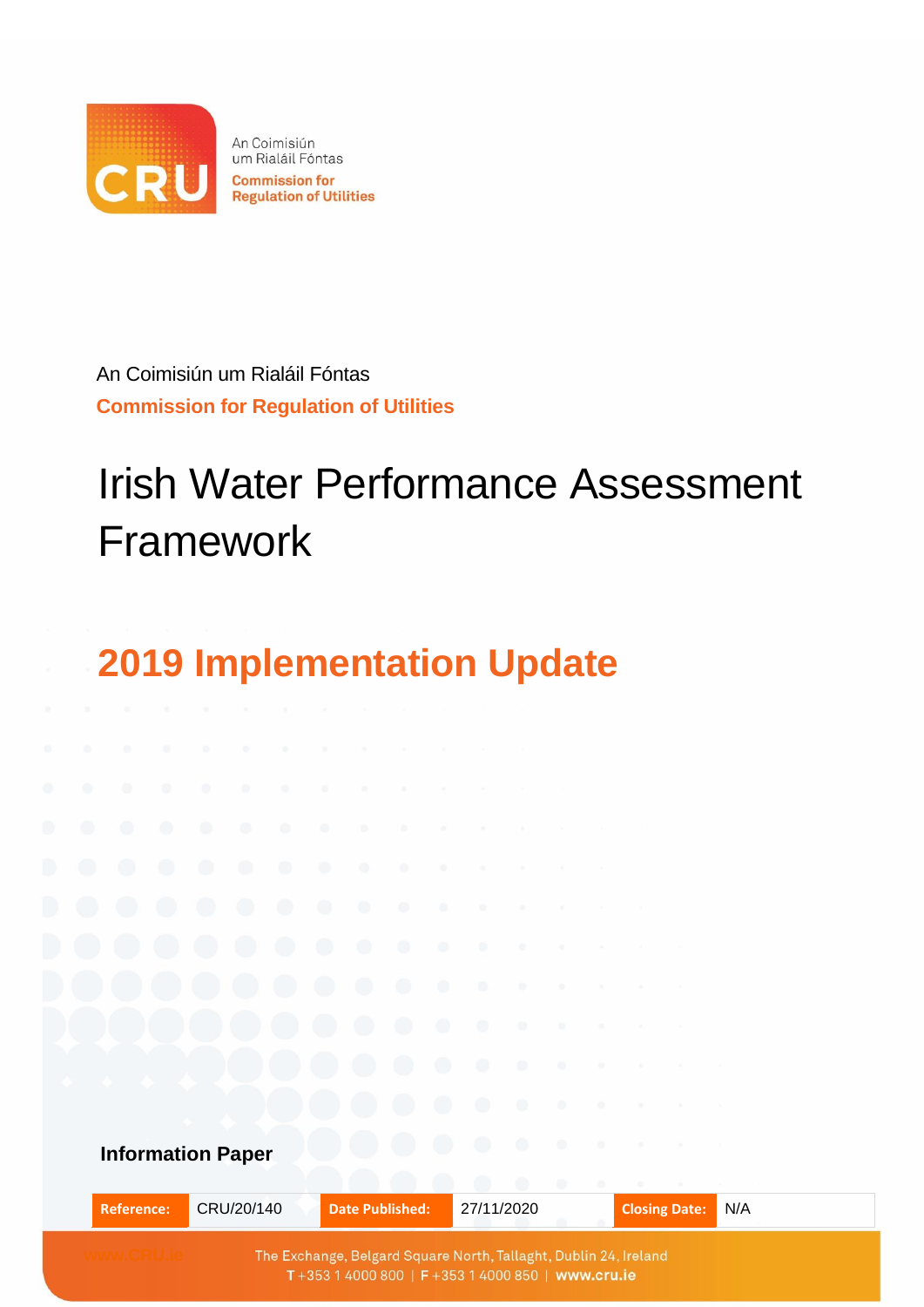## <span id="page-1-0"></span>**Summary**

In December 2016 the Commision for Regulation of Utilties (the CRU) published a paper setting out the Performance Assessment Framework for Irish Water (the Framework). The Framework is designed to assess Irish Water's overall performance in delivering defined services to its customers for the money it is allowed to spend by the CRU. The Framework provides for Irish Water reporting on a number of metrics under five categories: customer service, environmental performance, water supply – quality of service, security of water supply and wastewater (sewerage) service.

The Framework is not yet fully in place as Irish Water is not yet providing data to the CRU under all metrics. Irish Water is now reporting in full on twelve of the nineteen metrics set out in the CRU's 2016 decision on the Framework compared to eleven in its 2018 report. In addition, the CRU has yet to set targets for Irish Water's performance under those metrics to support assessment of the utility's performance by the CRU.

During the period to full reporting the CRU requires Irish Water to report on metrics where it can and to report on its progress in collecting data in other areas. To date Irish Water has submitted four reports to the CRU under the Framework. These are published alongside a CRU commentary or implementation report on the CRU's [website](https://www.cru.ie/document_group/irish-water-performance-assessment/)<sup>1</sup>. This is the CRU's fifth implementation report under the Framework. Irish Water's fifth report under the Framework regarding 2019 is published alongside this report (CRU20104a).

Irish Water reported for the first time on the disposal of drinking water sludge, with none of the drinking water sludge produced reported as disposed of in an unsatisfactory manner. Irish Water will fully report under this metric by providing data on wastewater sludge in 2023.

Irish Water also reported for the first time in this report on the number of properties experiencing an unplanned interruption to supply. For this metric, Irish Water provided the number of properties experiencing an unplanned interruption to supply from Q3 2019 to Q2 2020 as fullyear 2019 was not available. To achieve a similar performance to water companies in neighbouring jurisdictions during a similar timeframe, Irish Water would have to reduce the number of properties experiencing an unplanned interruption for greater than 12 hours by a factor of 200; from over 400,000 to just over 2,000.

<sup>1</sup> [https://www.cru.ie/document\\_group/irish-water-performance-assessment/](https://www.cru.ie/document_group/irish-water-performance-assessment/)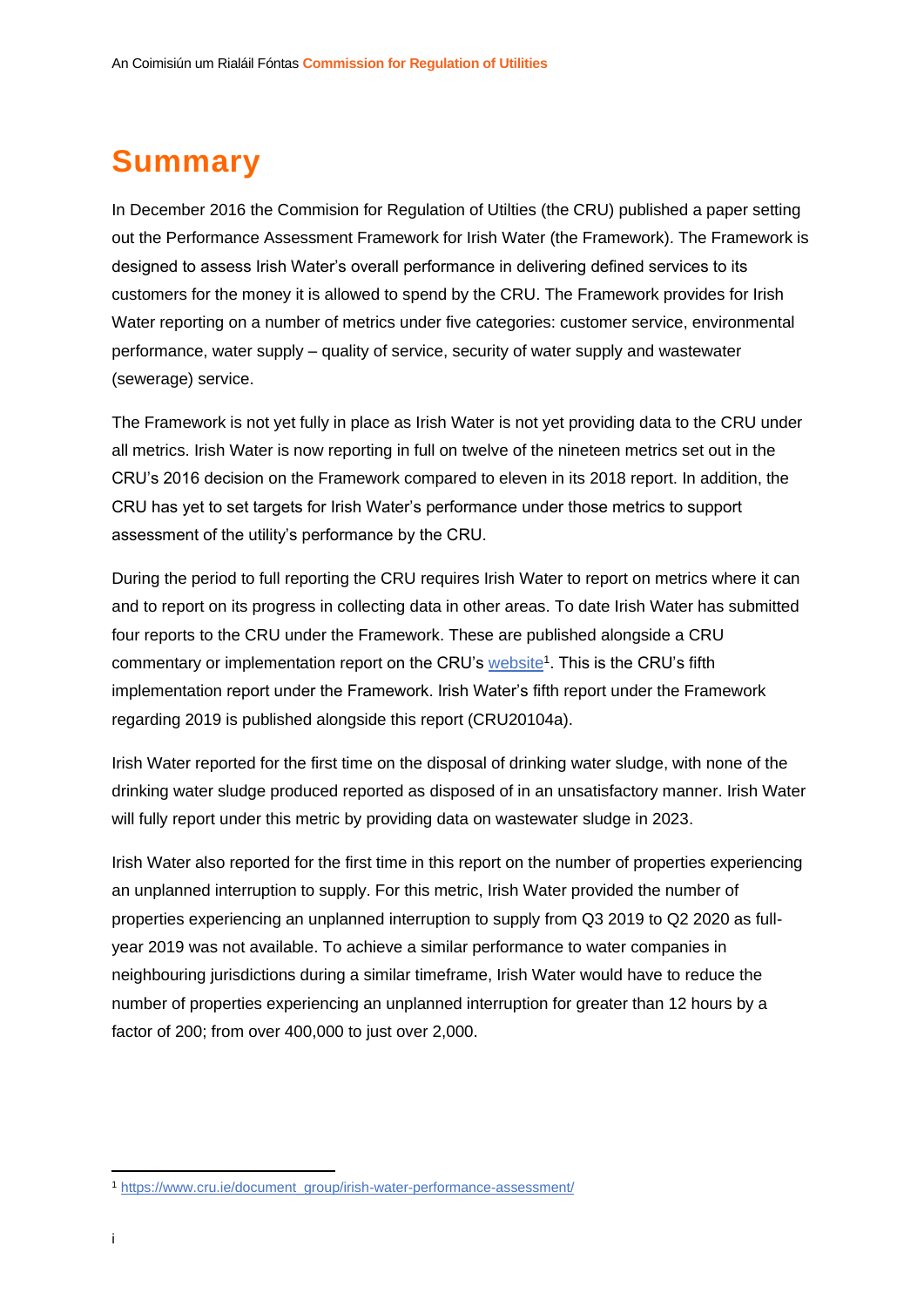Performance under the customer service metrics remained broadly in line with previous performance, with the exception of two ease of telephone contact metrics (speed of telephone response and call abandonment rate) where performance improved in 2019 relative to 2018.

The number of agglomerations subject to the Urban Waste Water Treatment Directive (UWWTD) increased from 169 in 2018 to 172 in 2019, as did the number of those agglomerations compliant – from 148 in 2018 to 153 in 2019. However, the 19 non-compliant agglomerations represent 56% of the agglomeration population equivalent that fall under the UWWTD. The population equivalent served by non-compliant agglomerations under the Directive has remained largely constant since reporting began in 2015. This is largely attributed to the non-compliance of the Ringsend Wastewater Treatment Plant, which treats almost half of Ireland's urban wastewater (44%).

Performance under three of the drinking water quality parameters (microbiological, chemical and *E. coli*) have remained broadly constant since 2014. Compliance with the trihalomethane parameter has shown improvement year on year since 2015. Compliance with the lead parameter declined slightly in 2019. Improvements in compliance with the trihalomethane and lead parameters remains a priority for the Environmental Protection Agency (the EPA) in its capacity as drinking water regulator.

Even with good performance across drinking water quality parameters, it was necessary to issue boil water notices and water restrictions during 2019 due to a variety of issues such as the identification of treatment deficiencies, monitoring results failures and adverse weather impacts. The number of people that were subject to a boil water notice increased substantially in 2019. This increase was driven by two large-scale incidents resulting in two boil water notices at the Leixlip Water Treatment Plant in October and November 2019, which serves about 600,000 people, leading to the total number of people affected by a supply on a boil water notice in 2019 to exceed 1.3 million. The CRU engages with Irish Water and the EPA regarding incidents such as Leixlip to consider lessons learned and actions arising. Boil water notices and water restrictions highlight the importance of appropriate asset maintenance and operational practices and of measures to protect drinking water sources such as Drinking Water Safety Plans.

Irish Water has not yet reported in full on security of water supply or sewerage service metrics. In place of an estimate of the amount of water being lost to leaks, Irish Water continues to provide an 'unaccounted-for-water' figure. The reduction in the amount of unaccounted-for-water from 2018 to 2019 arises from a combination of factors. Firstly, re-categorisation of data has resulted in a reduction in this figure. For example, an estimate of the water used by Irish Water in its own buildings and treatment plants has been is now included in non-domestic demand figures and estimates of the water used by fire services, other unbilled use and water used at connections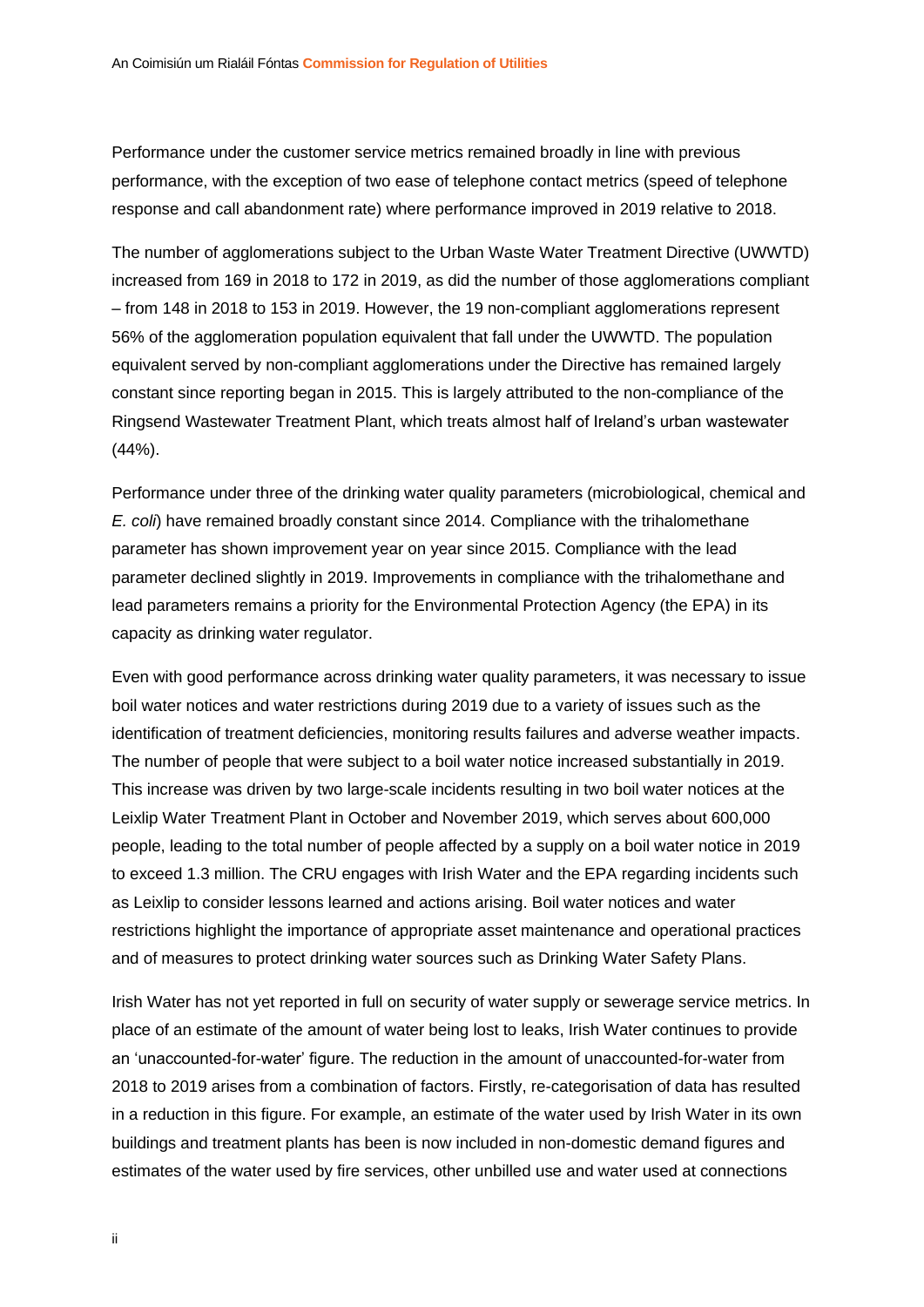that are not recorded on Irish Water's system have been removed from unaccounted-for-water and are now reported as unrecorded use. Data improvements arising from Irish Water's new leakage management system and Irish Water's leakage reduction activities during the year are other factors here.

Earlier this year, the CRU published a [consultation paper](https://www.cru.ie/wp-content/uploads/2020/10/CRU20119-Irish-Water-Performance-Assessment-Framework-Review-Consultation-Paper.pdf) regarding its review of Irish Water's Performance Assessment Framework. This review assesses the metrics in the Framework to ensure they remain relevant in reflecting key services areas for customers and stakeholders. The CRU has also proposed targets for each of the metrics in this consultation for the period 2020- 2024<sup>2</sup>. The consultation closed on November  $17<sup>th</sup>$ . The CRU's subsequent decision, due in the first quarter of 2021, will fully establish the Framework.

Irish Water will report to the CRU in late 2021 on its 2020 performance under the revised Framework. The CRU will assess this submission and publish its first report under the revised Framework in the fourth quarter of 2021.

### <span id="page-3-0"></span>**Public Impact Statement**

This paper provides an overview of Irish Water's performance to the end of 2019 on a number of metrics under five categories: customer service, environmental performance, water supply – quality of service, security of water supply and wastewater (sewerage) service. This paper is published to support openness, transparency and accountability.

Publishing this report helps to keep the public, and other key stakeholders, informed of Irish Water's performance. Publicly reporting on delivery provides Irish Water with a reputational incentive to deliver the outputs and outcomes expected of it. It also promotes openness and transparency regarding the activities of Irish Water and of the CRU. Monitoring also supports the CRU in making evidence-based decisions in the interest of customers.

<sup>&</sup>lt;sup>2</sup> Irish Water's third revenue control period (RC3) is from 2020-2024 [\(CRU/19/091\)](https://www.cru.ie/wp-content/uploads/2019/08/CRU19091-Irish-Water-Revenue-Control-3-Consultation-Paper-7.pdf).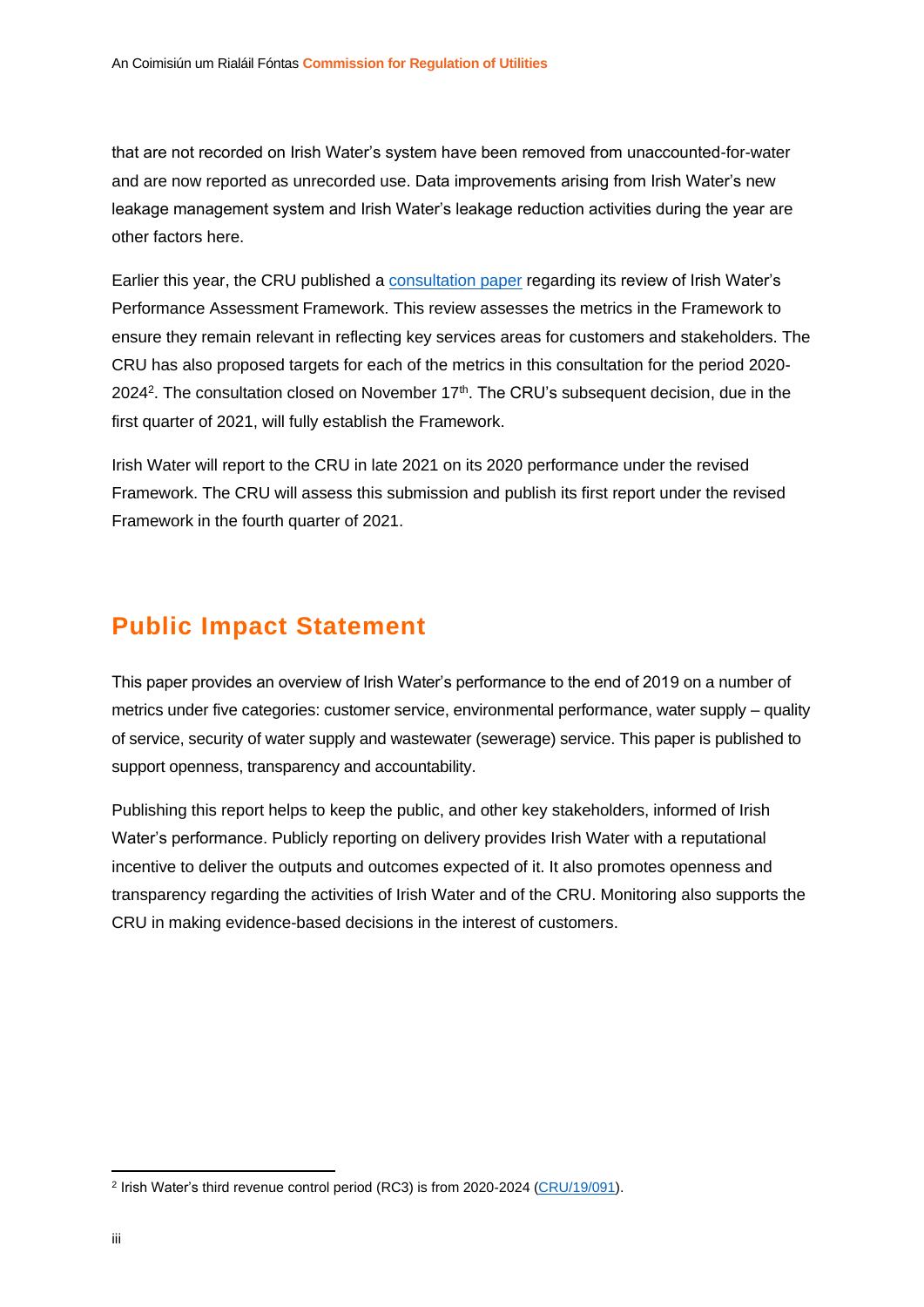## <span id="page-4-0"></span>**Table of Contents**

| 1.    |  |
|-------|--|
| 1.1   |  |
| 1.1.1 |  |
| 1.1.2 |  |
| 1.1.3 |  |
| 1.1.4 |  |
| 1.1.5 |  |
| 1.1.6 |  |
| 2.    |  |
| 2.1   |  |
| 2.1.1 |  |
| 2.1.2 |  |
| 2.1.3 |  |
| 2.1.4 |  |
| 2.1.5 |  |
| 2.1.6 |  |
| 2.1.7 |  |
| 2.2   |  |
| 2.2.1 |  |
| 2.2.2 |  |
| 2.2.3 |  |
| 2.3   |  |
| 2.3.1 |  |
| 2.3.2 |  |
| 2.3.3 |  |
| 2.4   |  |
| 2.4.1 |  |
| 2.4.2 |  |
| 2.5   |  |
| 3.    |  |
|       |  |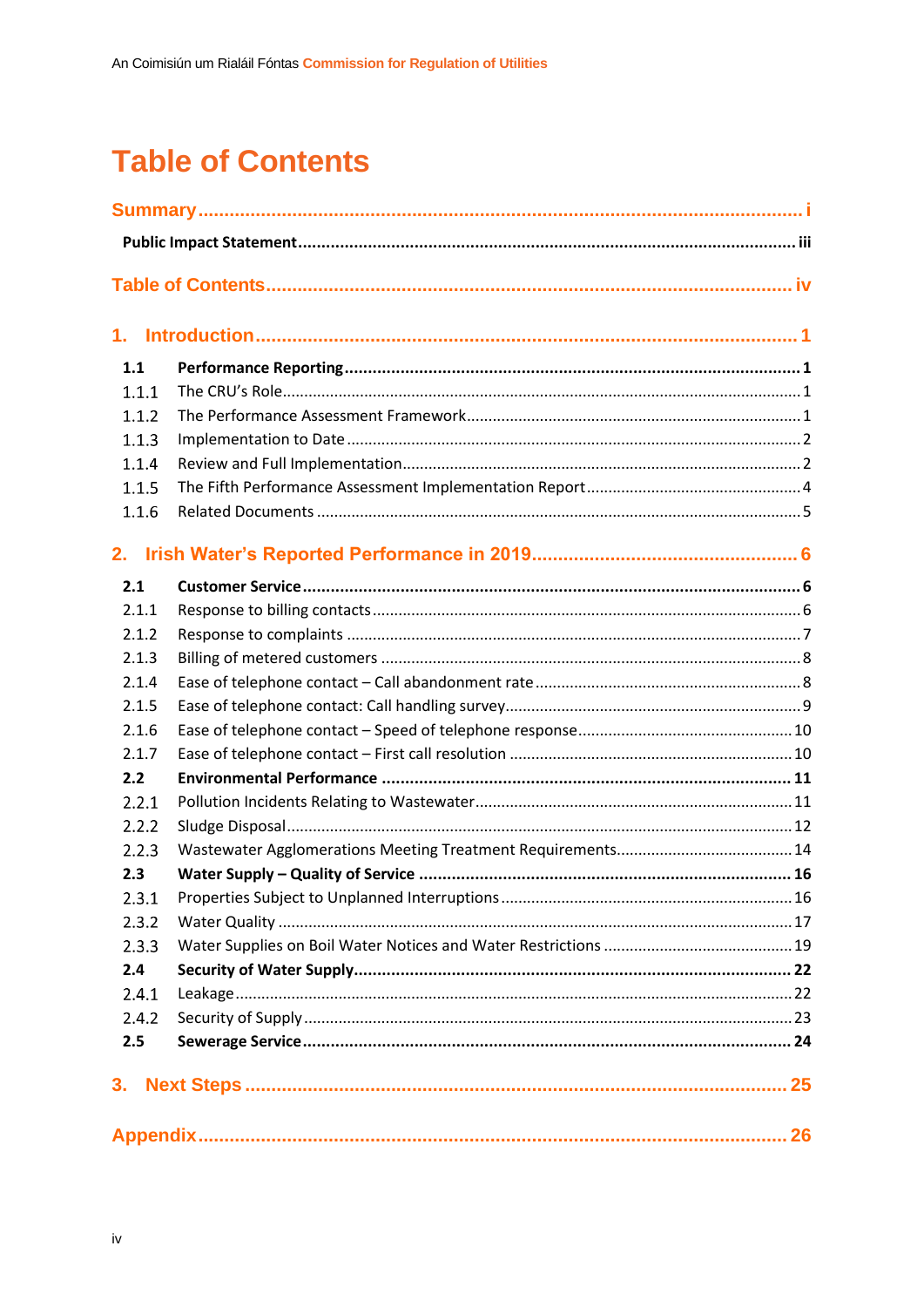## <span id="page-5-0"></span>**1. Introduction**

## <span id="page-5-1"></span>**1.1 Performance Reporting**

#### <span id="page-5-2"></span>**The CRU's Role**

The CRU sets the money that Irish Water can spend in an upcoming period, termed a 'revenue control period', on defined outputs and outcomes for its customers and then looks back to see if it was spent efficiently and effectively. This includes the money that Irish Water needs to efficiently abstract, treat and distribute water and to collect and treat wastewater and return it safely to the environment. The revenue that the CRU allows also enables Irish Water to carry out sampling and monitoring of the water it provides and the wastewater it treats. It allows Irish Water to respond to incidents, to provide an appropriate level of customer service and to fund necessary capital investments.

During each revenue control period, the CRU monitors Irish Water's performance and delivery. This includes monitoring Irish Water's compliance with the CRU's Customer Handbooks, monitoring Irish Water's delivery of its Investment Plan and assessing Irish Water's performance against the metrics set out under the Performance Assessment Framework. The CRU reports on Irish Water's delivery and performance based on the findings of its monitoring activities.

#### <span id="page-5-3"></span>**The Performance Assessment Framework**

The CRU published its decision on the Performance Assessment Framework that would apply to Irish Water in November 2016. The Framework provides a structured and clear basis for the CRU to assess Irish Water's performance for its customers, supporting due oversight of the utility and evidence-based decisions by the CRU. The publication of reports under the Framework incentivises Irish Water to improve its performance and service delivery for its customers and allows customers and other stakeholders of the utility to monitor that performance.

The Framework provides for the CRU's assessment of Irish Water's performance across five categories: customer service, environmental performance, quality of water supply, security of water supply and wastewater (sewerage) service (see Table 1 below on page 4). Here, the categories and metrics should be reflective of outputs and outcomes, including standards of service, that the CRU requires Irish Water to deliver for its customers for the money it allows it to spend on capital investments and on the day to day running of the utility. The CRU's monitoring of Irish Water's progression and delivery of the Investment Plan, including associated outputs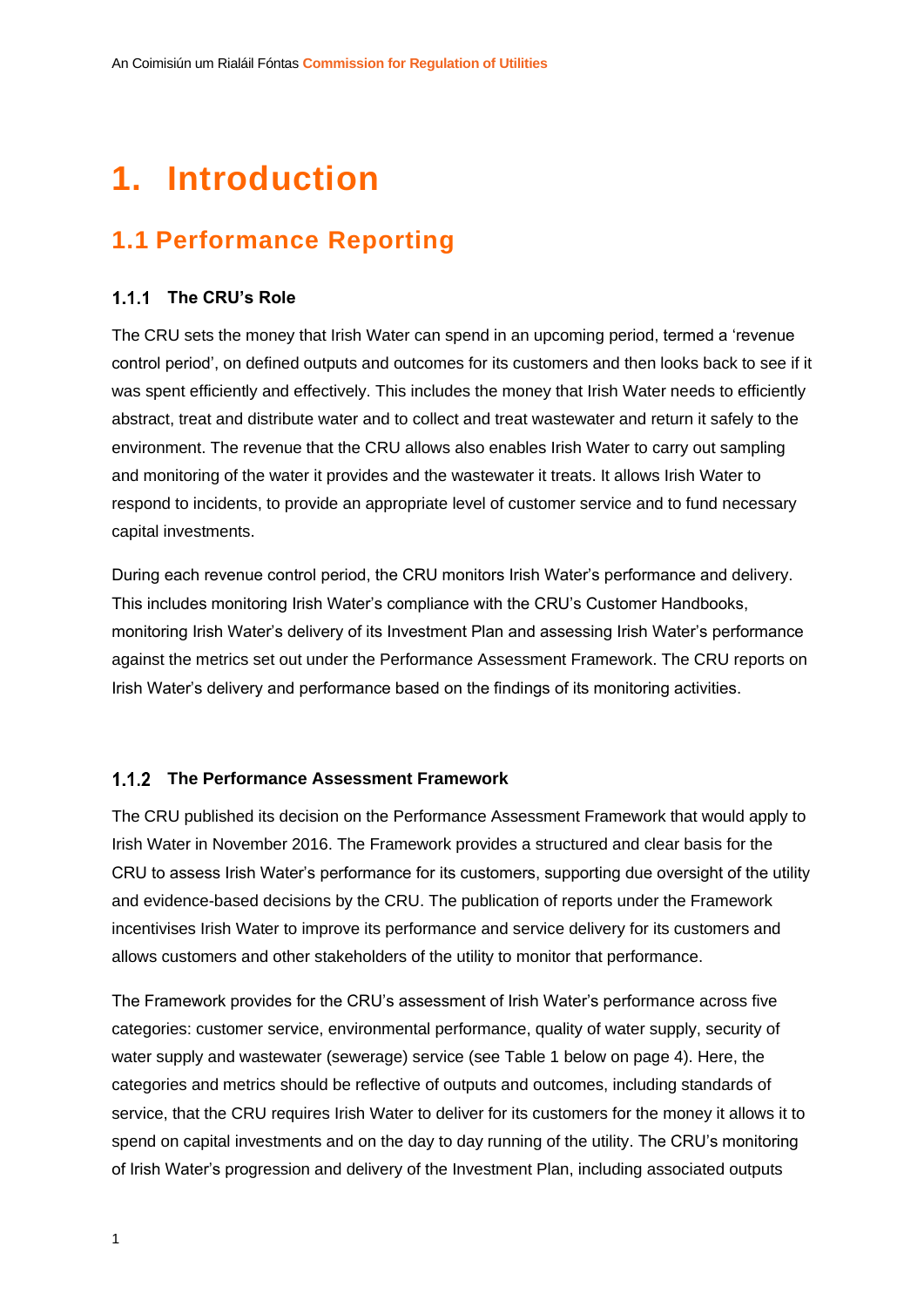and outcomes, and of its compliance with the Domestic and Non-Domestic Customer Handbooks supports the CRU's assessment of the utility's overall performance under the Framework. The CRU keeps the Framework under review in order to ensure that it continues to be fit for purpose.

#### <span id="page-6-0"></span>**1.1.3 Implementation to Date**

The Framework is not yet fully in place as Irish Water is not yet providing data to the CRU under all of the metrics. In addition, the CRU has yet to set targets for Irish Water's performance under those metrics. In the period prior to CRU target setting and full implementation of the Framework, Irish Water provides updates to the CRU regarding its collection of data to support reporting under the Framework and reports annually on metrics where data is available.

Further to the CRU's publication of its decision on the Framework in November 2016, Irish Water provided its first update on its collection of data in relation to the metrics set out in that decision in 2017. It showed that Irish Water was collecting information for eight of the nineteen metrics and that it was targeting reporting on all metrics by 2022. Irish Water is now reporting in full on twelve of the nineteen metrics set out in the CRU's 2016 decision on the Framework. For the rest of these metrics, Irish Water has stated that it is putting in place systems and collecting data to facilitate reporting.

To date, the CRU has published four reports regarding Irish Water's progress in collecting the necessary data to support reporting on performance to the CRU in this context.<sup>3</sup> These reports also set out data under metrics where available. This is the fifth and last such report under the 2016 Framework, with implementation of a revised Framework, including targets against which to assess performance, next year (see Section 1.1.4 below).

#### <span id="page-6-1"></span>**1.1.4 Review and Full Implementation**

In August 2020, the CRU published a decision regarding the amount of money that Irish Water can spend on defined outcomes, outputs and standards of service for its customers in the period 2020 to 2024 as part of the third Irish Water revenue control process ('RC3').<sup>4</sup> This includes spend on capital investments (capital expenditure), non-network investments such as IT systems and spend on the day to day running of the organisation (operational expenditure).

<sup>&</sup>lt;sup>3</sup> Reports can be found here: [https://www.cru.ie/document\\_group/irish-water-performance-assessment/](https://www.cru.ie/document_group/irish-water-performance-assessment/)

<sup>4</sup> [CRU19148](https://www.cru.ie/wp-content/uploads/2019/07/CRU19148-Irish-Water-Revenue-Control-3-Decision-Paper.pdf) Irish Water Revenue Control Revenue Control 3 (2020-2024) Decision Paper & [CRU20085](https://www.cru.ie/document_group/irish-water-revenue-control-3-2020-2024/) CRU Update to Irish Water Revenue Control 3 (RC3.5): Irish Water's Updated Capital Investment Plan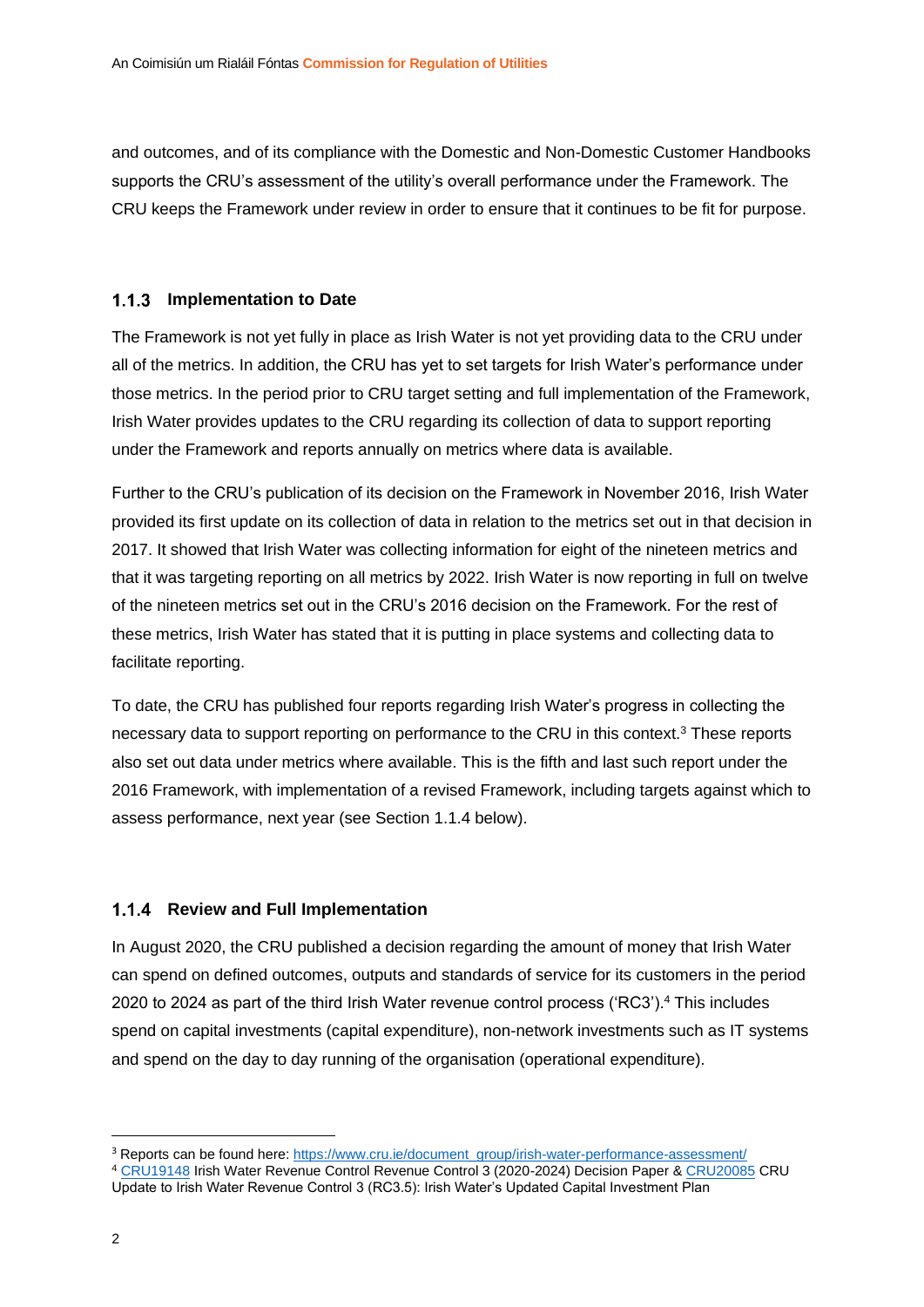It is important that the Framework remains relevant in the context of the CRU's RC3 decision and that it has a continued focus on key areas of service delivery for customers and other stakeholders. Subsequent to that revenue control decison, the CRU published a consultation paper on its proposals on the continued appropriateness of the metrics within the Framework, and on any potential new metrics, to allow Irish Water and the CRU to understand the areas its stakeholders consider most important in return for the CRU approved revenues. <sup>5</sup> This will allow the CRU to appropriately reflect any key performance indicators for the period 2020 to 2024 arising from the third revenue control process in the revised Framework.

In addition, the CRU is also consulting on the associated, proposed targets for the Framework metrics which will be used to assess Irish Water's overall performance in delivering water and wastewater services to its customers during the period 2020 to 2024. This is to take account of relevant RC3 targets, the approved capital Investment Plan for the period, operational expenditure impacts, requirements under the Customer Handbooks and the need for any other targets in the context of any new and/or revised Framework metrics.

The CRU will issue a decision on the above matters early in 2021. Later in 2021, Irish Water will report to the CRU regarding its 2020 performance under the revised Framework. The CRU will assess this submission and publish its report regarding Irish Water's 2020 performance in the fourth quarter of 2021.



#### **Figure 1 - Performance Assessment Implementation**

<sup>5</sup> [CRU20119](https://www.cru.ie/document_group/irish-water-performance-assessment/) Irish Water Performance Assessment 2020-2024: Metric Review and Target Setting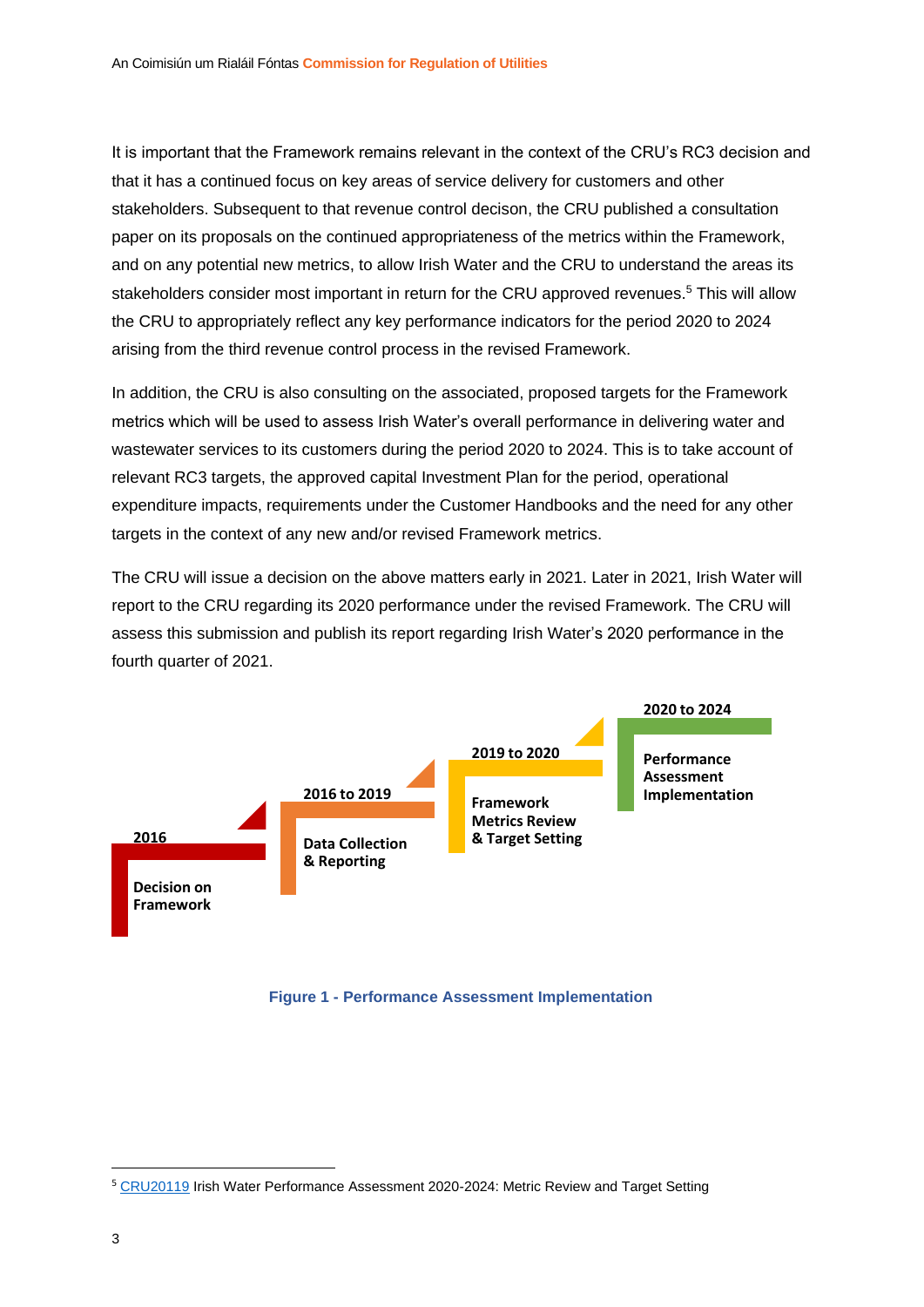#### <span id="page-8-0"></span>**The Fifth Performance Assessment Implementation Report**

Irish Water is currently reporting in full on twelve of the nineteen metrics set out in the CRU's 2016 decision on the Framework. For the rest of these metrics, Irish Water has stated that it is putting in place systems and collecting data to facilitate reporting. An update of these metrics is provided in Section 2 of this paper.

| <b>Category</b>                                             | <b>Metric</b>                                               | <b>Data Reporting</b>                 |
|-------------------------------------------------------------|-------------------------------------------------------------|---------------------------------------|
|                                                             | Response to billing contacts                                |                                       |
|                                                             | Response to complaints                                      |                                       |
|                                                             | <b>Billing of metered customers</b>                         |                                       |
| <b>Customer</b><br><b>Service</b>                           | Ease of telephone contact - Call abandonment rate           |                                       |
|                                                             | Ease of telephone contact - Customer call-back survey       |                                       |
|                                                             | Ease of telephone contact - Speed of telephone response     |                                       |
|                                                             | Ease of telephone contact - First call resolution           |                                       |
|                                                             | Pollution incidents relating to wastewater                  |                                       |
| <b>Environmental</b><br><b>Performance</b>                  | Sludge disposal - drinking water and wastewater sludge      | (Drinking Water)<br>2023 (Wastewater) |
|                                                             | Wastewater agglomerations meeting treatment requirements    |                                       |
|                                                             | Properties subject to unplanned interruptions               |                                       |
| <b>Water Supply-</b><br><b>Quality of</b><br><b>Service</b> | Water quality                                               |                                       |
|                                                             | Water supplies on Boil Water Notices and Water Restrictions |                                       |
|                                                             | Leakage                                                     | 2021                                  |
| Security of<br><b>Water Supply</b>                          | Security of supply - Absolute performance                   | 2021                                  |
|                                                             | Security of supply - Performance against target             | 2021                                  |
|                                                             | Sewer incidents (overload)                                  | 2021                                  |
| <b>Sewerage</b><br><b>Service</b>                           | Sewer incidents (other causes)                              | 2021                                  |
|                                                             | Sewer incidents (at risk)                                   | 2021                                  |

#### **Table 1 - Data Reporting by Irish Water under the 2016 Performance Assessment Framework**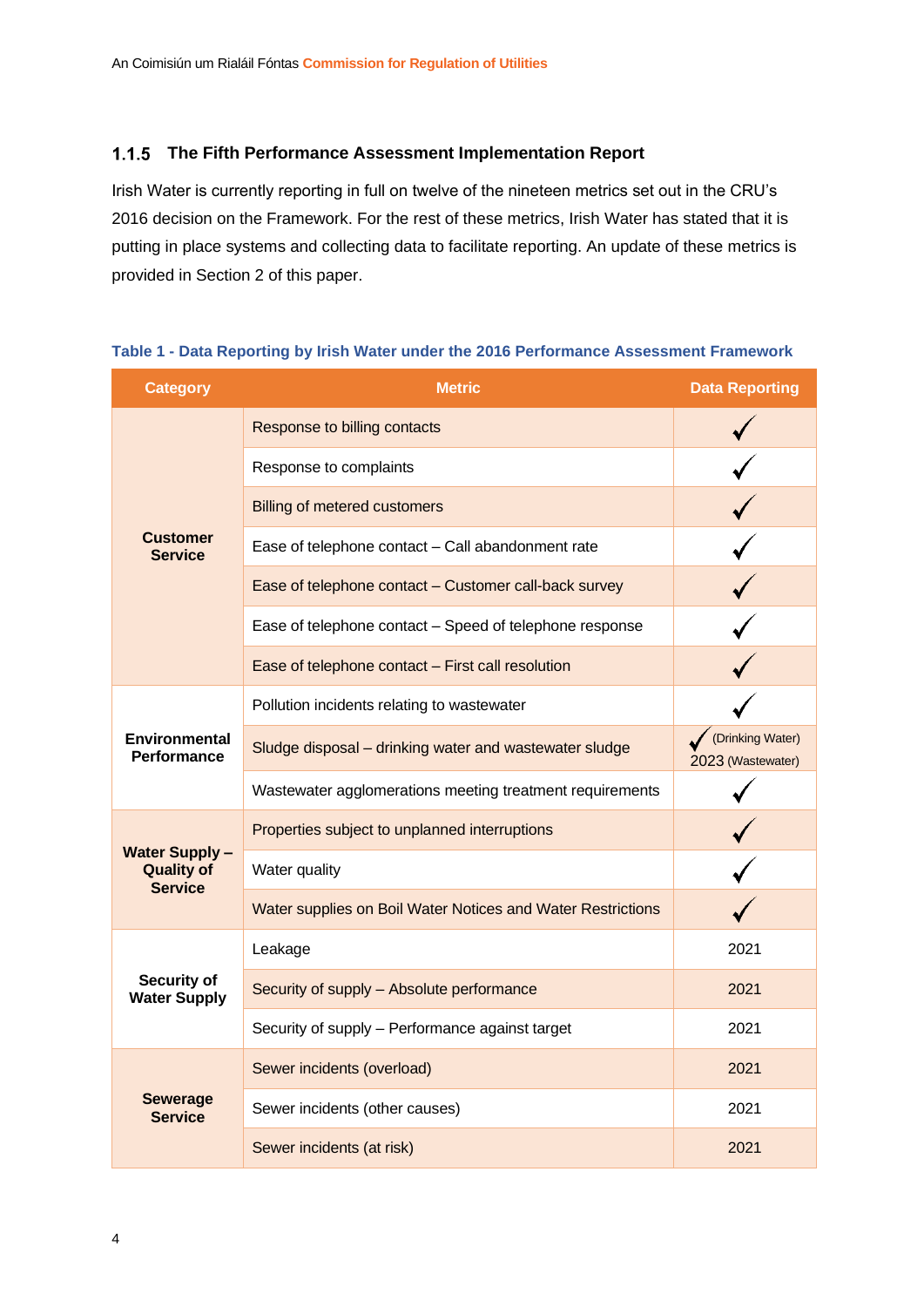#### <span id="page-9-0"></span>**1.1.6 Related Documents**

- CRU20140 Irish Water Performance Assessment Report No. 5 November 2020
- [CRU20119](https://www.cru.ie/wp-content/uploads/2020/10/CRU20119-Irish-Water-Performance-Assessment-Framework-Review-Consultation-Paper.pdf) Irish Water Performance Assessment Framework Review Consultation Paper
- [CER16308](https://www.cru.ie/wp-content/uploads/2016/07/CER16308-Irish-Water-Performance-Assessment-Decision-on-Framework.pdf) Irish Water Performance Assessment: Framework of Reporting Metrics
- [CER17257a](https://www.cru.ie/wp-content/uploads/2016/11/CER17257a-Irish-Water-Performance-Assessment-CER-Commentary-No1.pdf) Irish Water Performance Assessment: CER Commentary on Irish Water Report
- [CER17257b](https://www.cru.ie/wp-content/uploads/2016/11/CER17257b-Irish-Water-Performance-Assessment-Aug-2017.pdf) Irish Water Performance Assessment Report Q2 2017
- [CRU18034](https://www.cru.ie/wp-content/uploads/2016/11/CRU18034-Irish-Water-Performance-Assessment-Report-No.-2-February-2018.pdf) Irish Water Performance Assessment Report February 2018
- [CRU18035](https://www.cru.ie/wp-content/uploads/2016/11/CRU18035-CRU-Commentary-Paper-on-Irish-Water-Report-No.-2-February-2018.pdf) Irish Water Performance Assessment: CRU Commentary February 2018
- [CRU19026](https://www.cru.ie/wp-content/uploads/2019/04/CRU190426-CRU-Monitoring-Report-No-2-Irish-Water-Capital-Investment-Plan-2017-2021.pdf) Irish Water Capital Investment Plan 2017-2021 Monitoring Report No. 2
- [CRU19090](https://www.cru.ie/wp-content/uploads/2019/07/CRU19090-Irish-Water-Performance-Assessment-Report-No.-3.pdf) Irish Water Performance Assessment Report No. 3 November 2018
- [CRU19089](https://www.cru.ie/wp-content/uploads/2019/07/CRU19089-Irish-Water-Performance-Assessment-Framework-2017-Implementation-Update.pdf) Irish Water Performance Assessment 2017 Implementation Update June 2019
- [CRU19146a](https://www.cru.ie/wp-content/uploads/2019/12/CRU19146a-Irish-Water-Performance-Assessment-Report-No.-4.pdf) Irish Water Performance Assessment Report No. 4 November 2019
- [CRU19146](https://www.cru.ie/wp-content/uploads/2019/12/CRU19146-Irish-Water-Performance-Assessment-Framework-2018-Implementation-Update.pdf) Irish Water Performance Assessment 2018 Implementation Update December 2020
- EPA, 2020. [Drinking Water Report for Public Supplies 2019](https://www.epa.ie/pubs/reports/water/drinking/DW%20Quality%20in%20Public%20Supplies%202019_web.pdf)
- EPA, 2020. [Urban Waste Water Treatment in 2019](https://www.epa.ie/pubs/reports/water/wastewater/urbanwastewatertreatmentin2019.html)

Information on the CRU's role can be found on the CRU's website a[t www.cru.ie](http://www.cru.ie/)**.**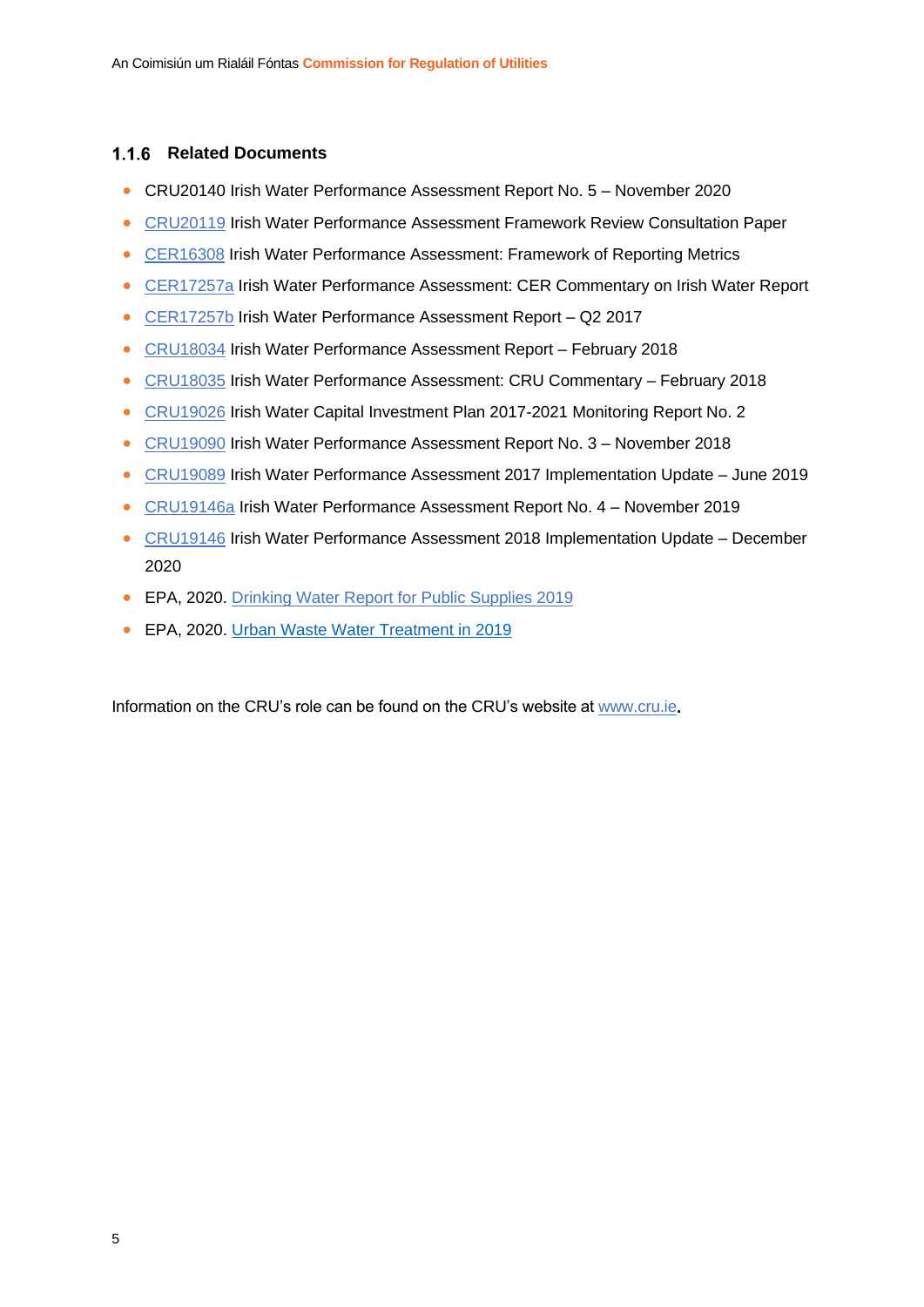## <span id="page-10-0"></span>**2. Irish Water's Reported Performance in 2019**

This section provides a summary overview of the information reported by Irish Water in its fifth report to the CRU under the 2016 Performance Assessment Framework. It should be noted that the CRU has not yet set targets for performance here and hence no formal assessment of performance by the CRU is provided. In cases where Irish Water is reporting under a metric, this information is presented. In cases where Irish Water is not yet providing data regarding a metric, an update on the timelines for provision of this data to the CRU is provided.

### <span id="page-10-1"></span>**2.1 Customer Service**

Irish Water reported on all seven Customer Service metrics for the first time in its fourth report to the CRU under the Framework.<sup>6</sup> These metrics monitor Irish Water's performance relating to customer contacts, billing, and complaints.

#### <span id="page-10-2"></span>**2.1.1 Response to billing contacts**

Billing contacts refers to any communication from a customer related to a bill, credit and collections, payments, or meter readings. This metric only represents billing contacts from nondomestic (business) customers at present, as domestic customers (households) currently do not

receive bills from Irish Water. In its consultation paper on the review of the Performance Assessment Framework, the CRU has proposed extending this metric to include domestic customers as Excess Use Charges come into effect.

Irish Water answered and closed out 94.99% of billing-related contacts in 2019, compared to 96.09% in 2018.



<sup>&</sup>lt;sup>6</sup> For the metrics reported for the first time in 2018, Irish Water provided a breakdown of performance by quarter and the CRU previously referred to an annual average for performance in this year. Therefore, figures for 2018 vary slightly between this information paper and the Performance Assessment Framework Review consultation paper for *Response to Billing Contacts, Response to Complaints* and *Billing of Metered Customers*.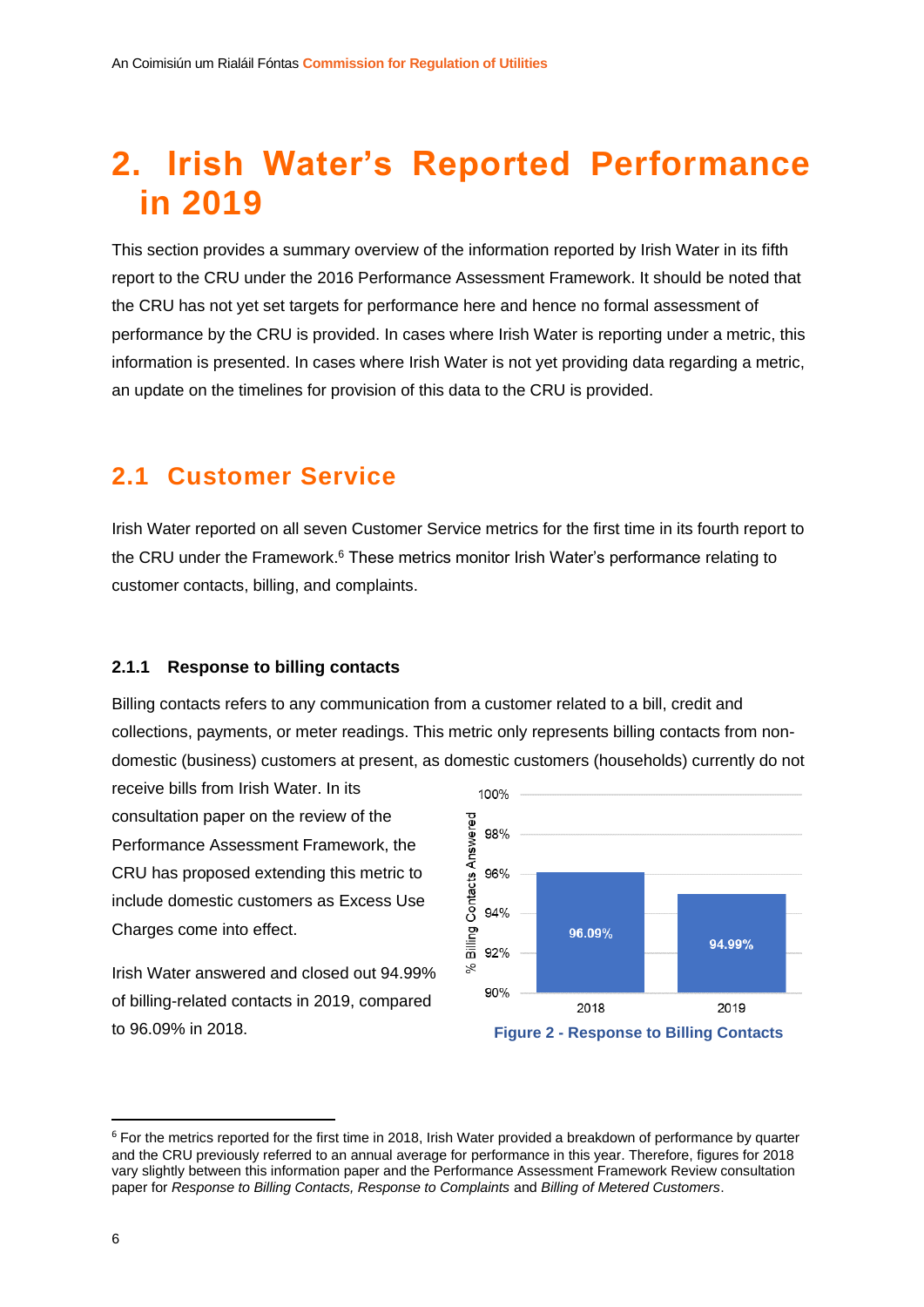#### <span id="page-11-0"></span>**2.1.2 Response to complaints**

Irish Water's response to complaints is measured in two ways:

- a) The number of complaints responded to within five days, with either a resolution or an outline plan of the proposed resolution; and,
- b) The number of complaints to which a final decision is issued in two months.

Note that for complaints responded to within five days, data in 2018 is provided from Q2-Q4 only. For complaints responded to within two months, data in 2018 is provided for the full year.

In 2019, Irish Water responded to 97.83% of domestic and 97.54% of non-domestic complaints within five working days, with either a resolution or an outline plan of the proposed resolution (See Figure 3 below). This is an overall increase on the percentage of complaints responded to within five days in 2018.



**Figure 3 - Response to Complaints 5 Working Days**

Irish Water issued a final decision within two months to 96.75% of domestic and 92.7% of nondomestic customers in 2019 (see Figure 4 below). Irish Water has attributed the lower performance among non-domestic customers to a number of complex complaints generated by an increase in Irish Water's revenue collections activity in 2019*.*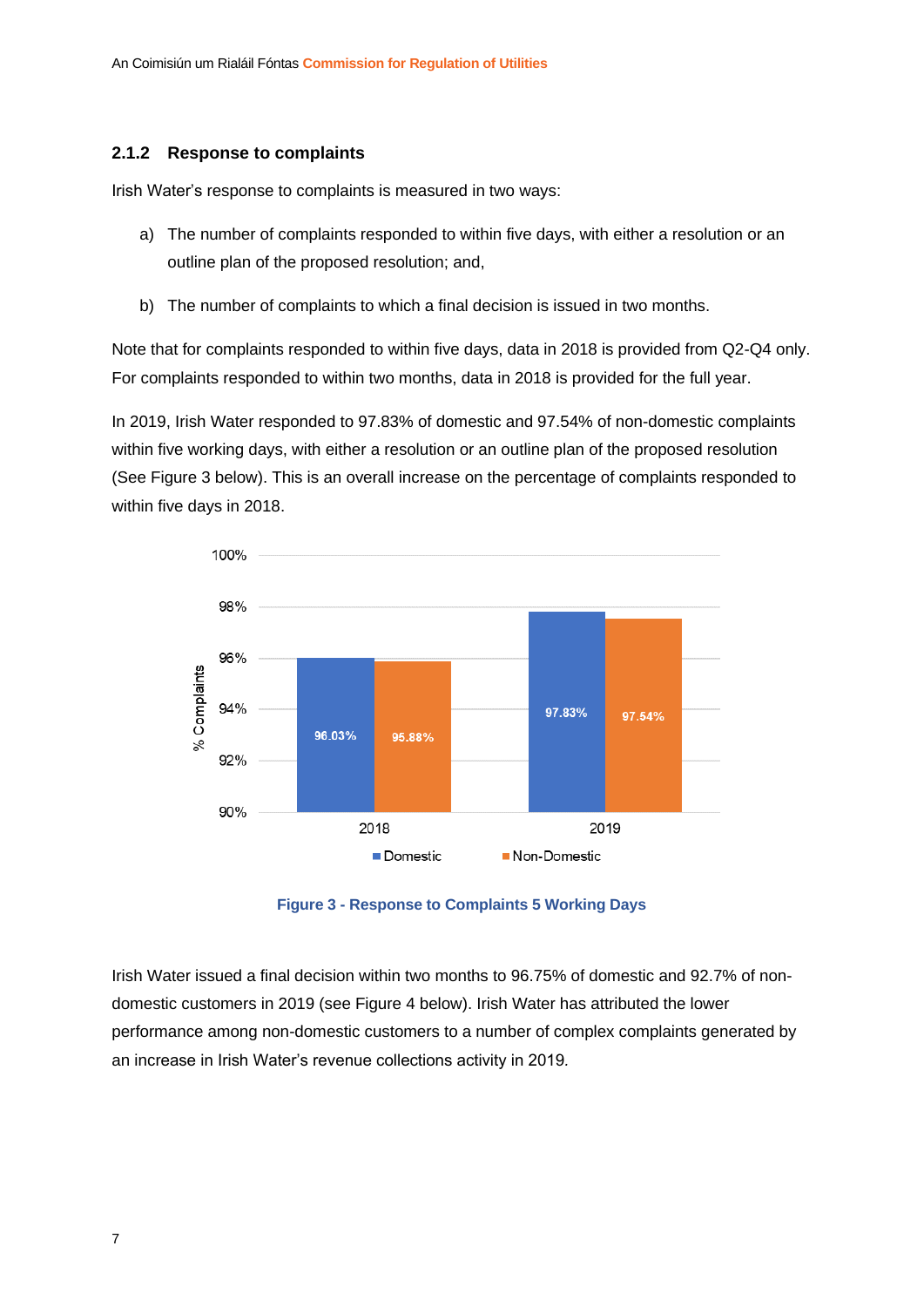

**Figure 4 - Response to Complaints 2 Months<sup>7</sup>**

#### <span id="page-12-0"></span>**2.1.3 Billing of metered customers**

This metric monitors the number of bills issued based on a meter reading as a percentage of bills

issued to metered accounts. As with *2.1.1 Response to Billing Contacts*, this metric refers only to non-domestic customers at present, as domestic customers currently do not receive bills from Irish Water.

In 2019, 70% of the bills issued by Irish Water to metered accounts were based on a meter reading.



#### <span id="page-12-1"></span>**2.1.4 Ease of telephone contact – Call abandonment rate**

Irish Water received 401,721 calls in 2019, compared to 613,624 calls in 2018. The rate of calls abandoned reduced from 6% in 2018 to 3% in 2019. In its submission, Irish Water states this is line with industry best practice of 5%, a figure taken from the UK Contact Centre Decision-

<sup>&</sup>lt;sup>7</sup> In its Performance Assessment Framework Review Consultation Paper, the CRU inverted the 2019 data figures for domestic and non-domestic customers in relation to response to complaints issued a final decision within two months. This has been rectified here.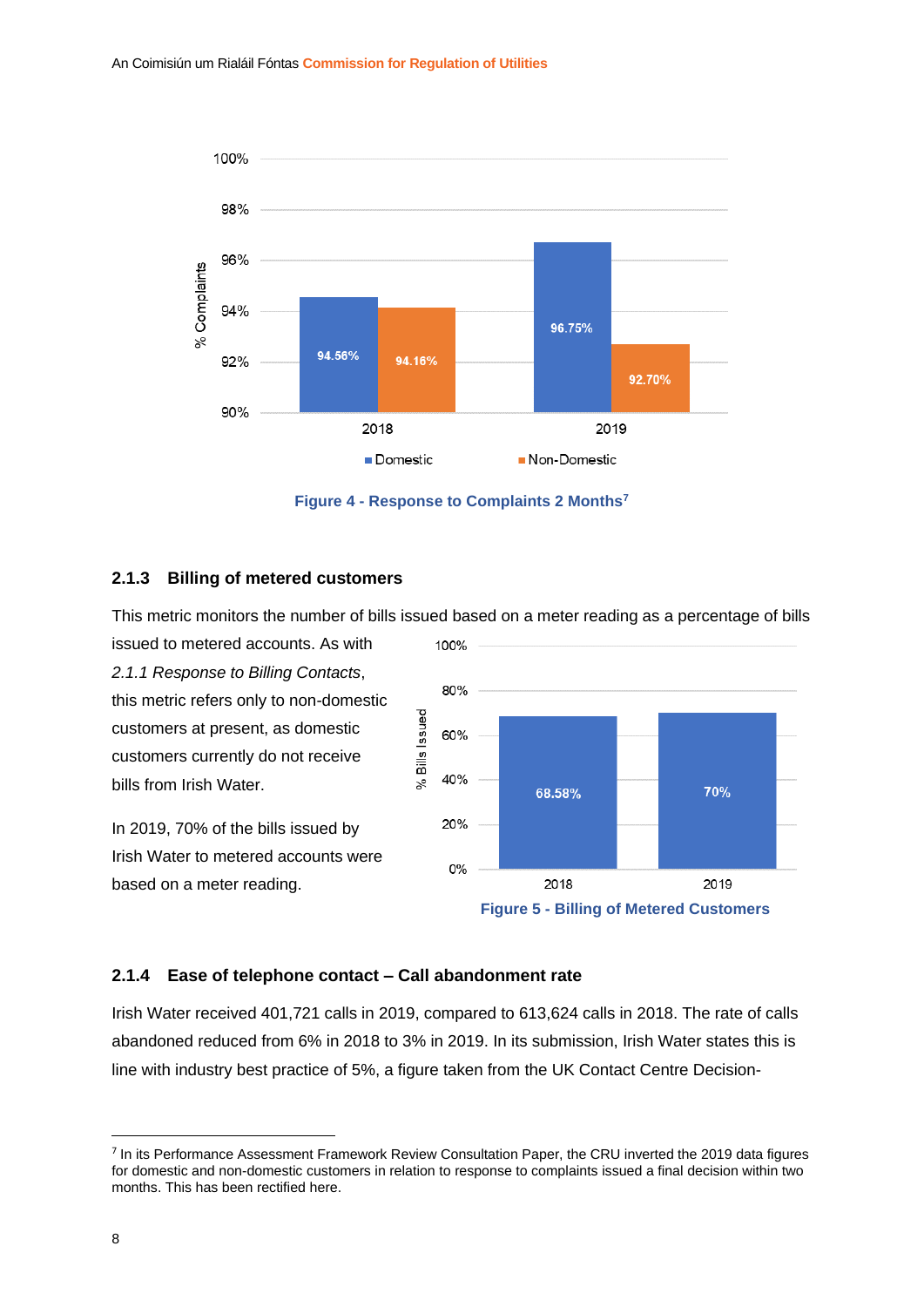Makers' Guide 2017-18 (15th edition). The CRU notes the reported industry median of 4% and mean of 5.3% in the UK in this report.



#### <span id="page-13-0"></span>**2.1.5 Ease of telephone contact: Call handling survey**

Customer satisfaction with Irish Water is determined via a survey of customers who have contacted Irish Water via telephone during the year. This is presented as a customer satisfaction (CSAT) score. The CSAT scores are based on surveyed customers who rated as satisfied (7-10) on a ten-point scale.

Irish Water received a CSAT score of 73% in 2019. The highest CSAT score Irish Water has received to date is 77% in 2017, and the lowest was 64% in 2015.



**Figure 7 - Customer Satisfaction Score**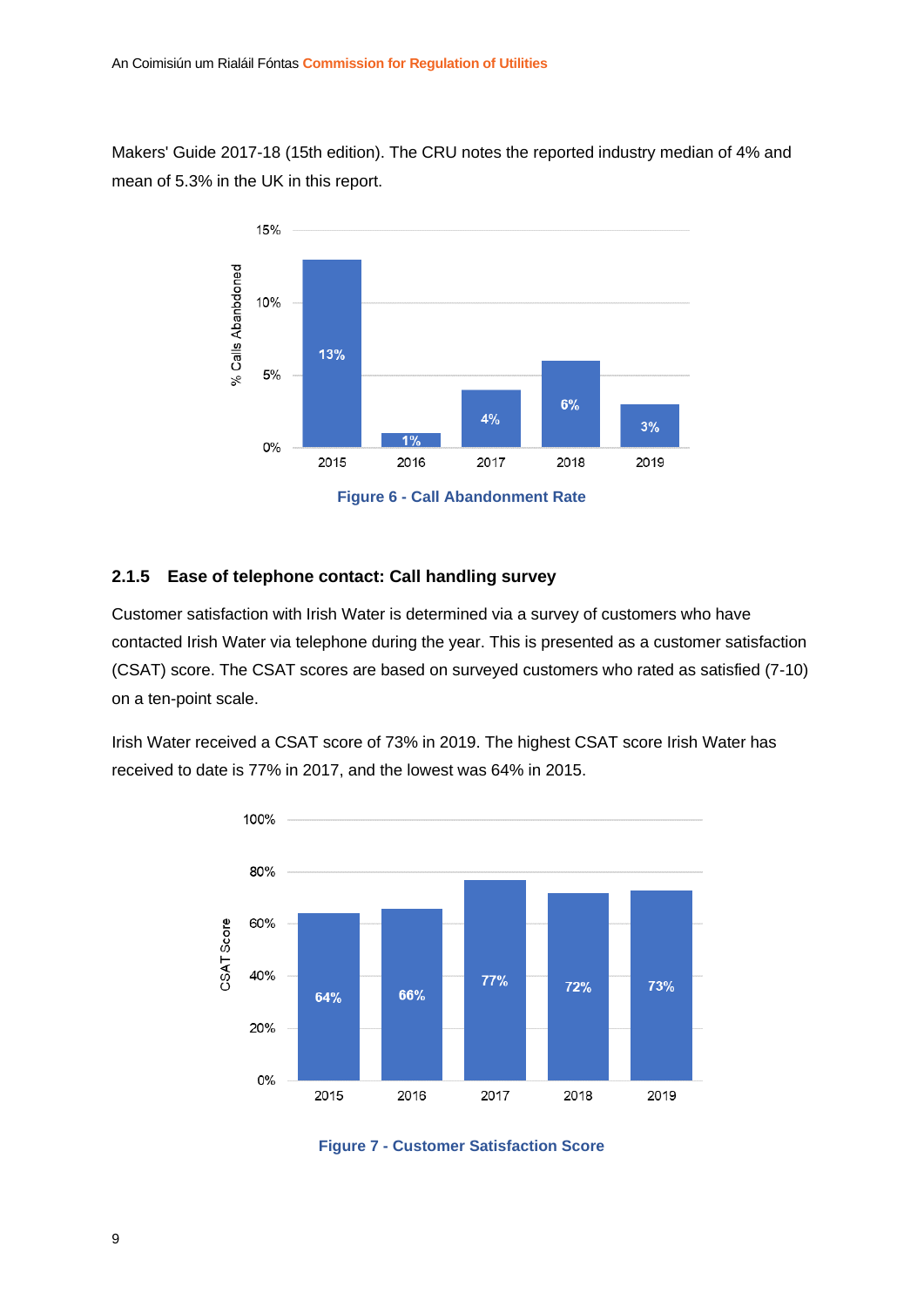#### <span id="page-14-0"></span>**2.1.6 Ease of telephone contact – Speed of telephone response**

Two metrics referred to as Telephone Service Factors (TSFs) are used to monitor Irish Water's performance here. TSF1 is a measure of the percentage of calls in the queue to speak to an agent that are answered within 20 seconds. TSF2 is a measure of service in the Interactive Voice Recognition (IVR) system. It calculates the percentage of total calls that were either dealt with by the IVR system or progressed to the queue and answered within 20 seconds by an agent.

Irish Water scored 82% for TSF1 and 71% for TSF2 in 2019, an increase on both scores in 2018.

In its consultation paper on the review of the Performance Assessment Framework, the CRU proposes to discontinue the TSF2 metric as it is potentially confusing and does not fully represent Irish Water's performance here.<sup>8</sup>



**Figure 8 - Speed of Telephone Response**

#### <span id="page-14-1"></span>**2.1.7 Ease of telephone contact – First call resolution**

This metric, previously called '*First Contact Referral*', is a measure of Irish Water's ability to deal with a contact on the first call without Irish Water having to call the customer back. Follow-up calls from the customer to Irish Water within 30 days of the initial call result in the first call being treated as 'unresolved' under this metric.

Irish Water resolved 92% of domestic, 87% of non-domestic and 77% of operations line calls on the first call in 2019. Previous performance under this metric can be seen in Figure 9 below.

<sup>&</sup>lt;sup>8</sup> For more information, please see [CRU20119](https://www.cru.ie/wp-content/uploads/2020/10/CRU20119-Irish-Water-Performance-Assessment-Framework-Review-Consultation-Paper.pdf) Irish Water Performance Assessment Framework Review Consultation Paper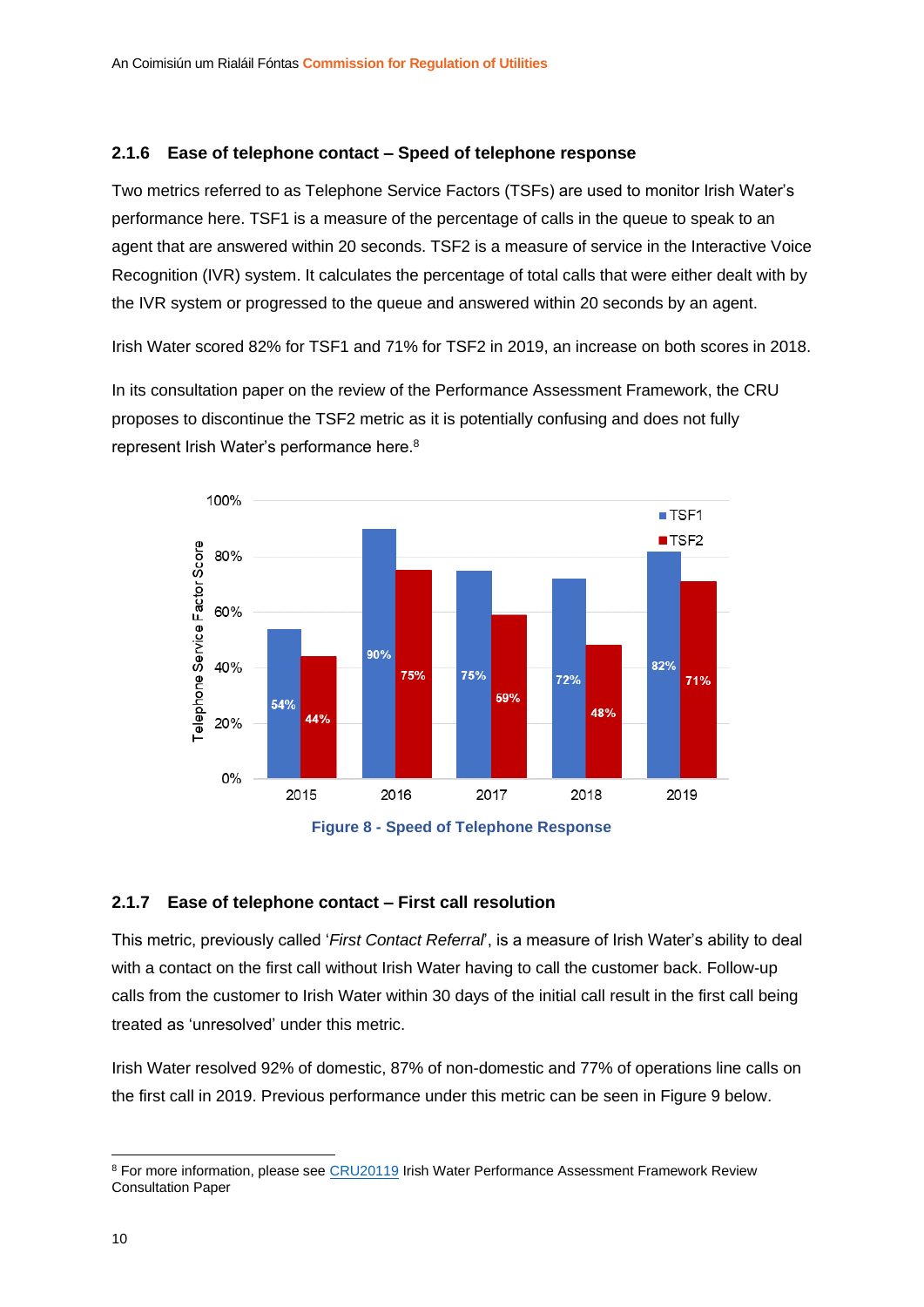

**Figure 9 - First Call Resolution**

### <span id="page-15-0"></span>**2.2 Environmental Performance**

#### <span id="page-15-1"></span>**Pollution Incidents Relating to Wastewater**

The CRU monitors two metrics relating to pollution incidents. The first looks at the number of pollution incidents resulting from wastewater collection and treatment activities, broken down by category, and the second looks at the number of recurring incidents.

The EPA classifies $9$  an incident as:

- any discharge that does not comply with the requirements of a wastewater discharge licence, or;
- any occurrence at a wastewater works with the potential for environmental contamination or requiring an emergency response.

The EPA categorises incidents from 1 (minor) to 5 (catastrophic) depending on the potential impact to the receiving environment and/or human health. There were no Category 3, 4 or 5 pollution incidents reported relating to wastewater in 2019.

745 once-off incidents occurred during 2019. Over 45% of these incidents reported to the EPA were due to the operation, management and maintenance of wastewater treatment plants.

<sup>9</sup>[EPA Urban Waste Water Treatment in 2019,](https://www.epa.ie/pubs/reports/water/wastewater/Urban%20waste%20water%20treatment%20in%202019%20Report%20%20web%20version.pdf) Appendix I: Environmental Incidents.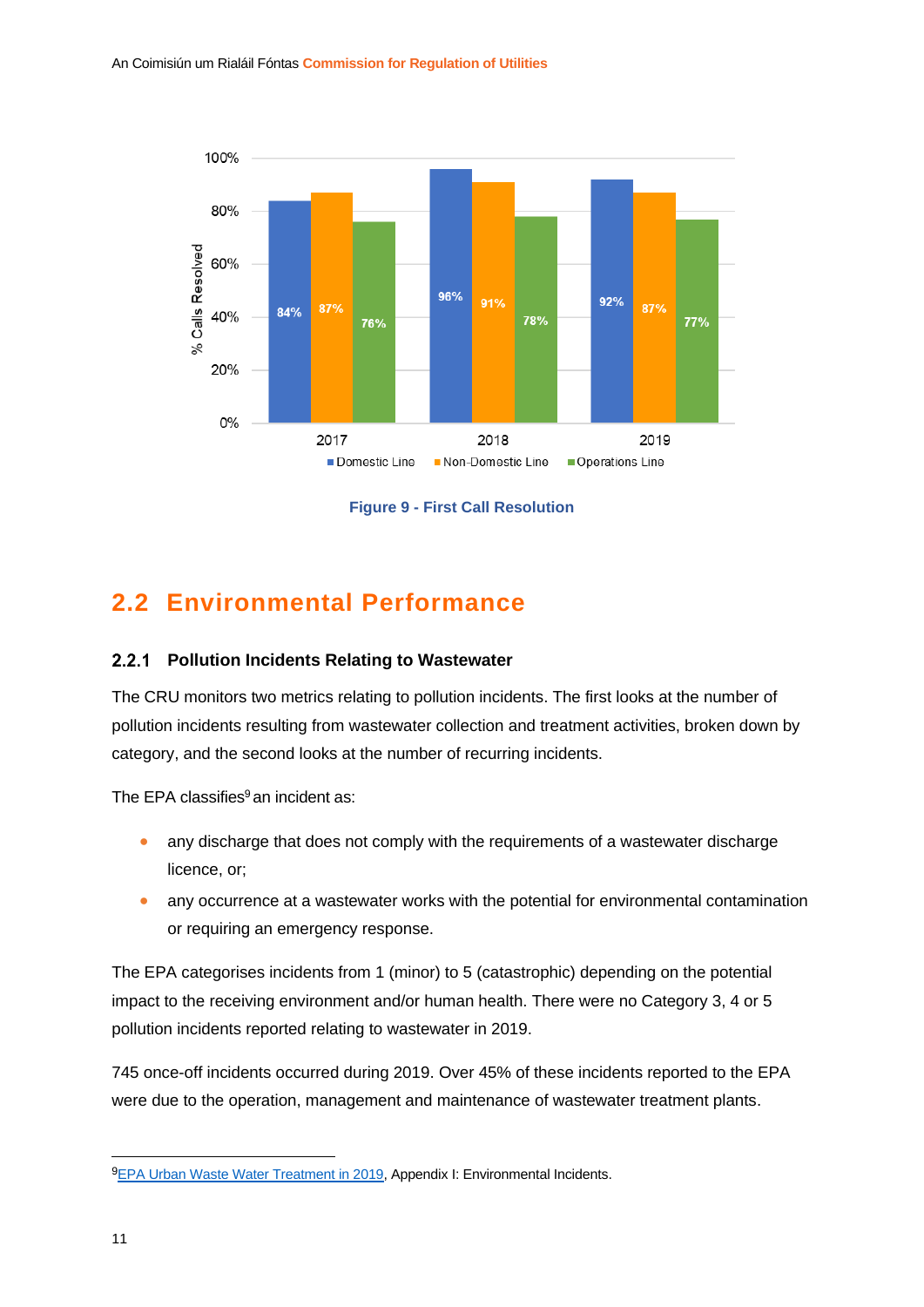

**Figure 10 – Once-off Incidents Reported to EPA due to Operation, Management and Maintenance of Wastewater Treatment Plants**

The EPA also monitors the number of 'recurring incidents' during the year. These are incidents that are either ongoing or likely to recur until the underlying cause of the incident is resolved. At the end of 2019, there were 224 'recurring incidents', a reduction from 244 at the end of 2018.



**Figure 11 – EPA Recurring Pollution Incidents at Year End**

#### <span id="page-16-0"></span>2.2.2 Sludge Disposal

This metric will measure the percentage of drinking water and wastewater sludge that is disposed of in an unsatisfactory manner.

Irish Water has reported on drinking water sludge for the first time in this report. In 2019, 4,337.1 tonnes of drinking water sludge (in total dry solids) were produced. 75% of this was sent to sustainable outlets. Sustainable outlets refer to ways in which the sludge can be recovered and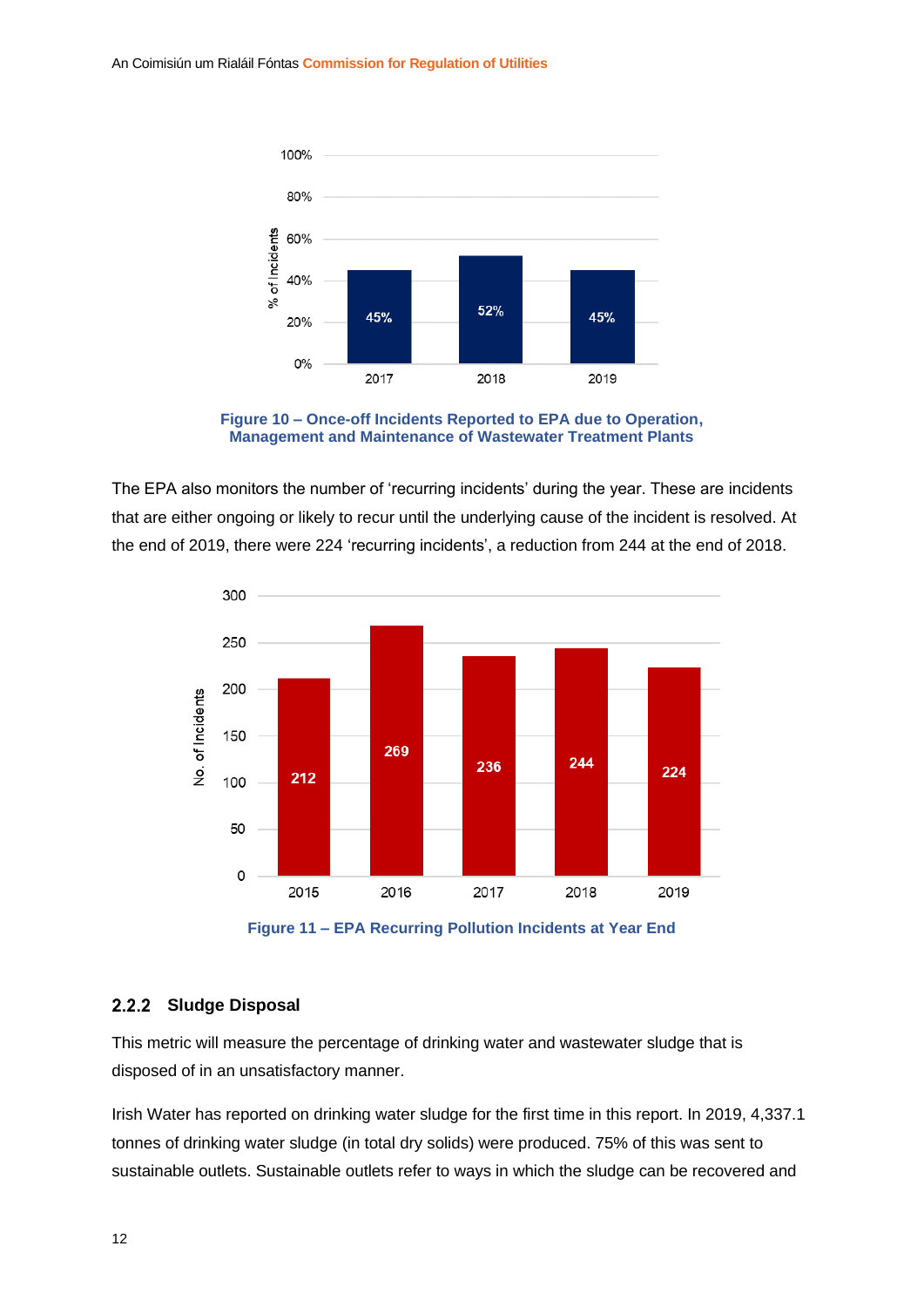reused rather than sent directly to landfill for disposal. Drinking water sludge is typically used in manufacturing industries as a sustainable outlet, such as in cement manufacturing where aluminium sludge can displace bauxite as a raw material in cement production. The remaining 25% was sent to landfill capping. Irish Water disposed of 0% of its drinking water sludge in an unsatisfactory manner in 2019.

A breakdown of the percentage total dry solids sent to sustainable outlets and landfill capping per quarter in 2019 is provided in Figure 12 below. The associated amounts in tonnes total dry solids (TDS) is also provided.



**Figure 12 - Drinking Water Sludge**

In its fourth submission under the Framework, Irish Water had stated that reporting capability for wastewater sludge would be in place in Q4 2021, with the CRU reporting that Irish Water would report under this metric in 2022 on that basis. Further to engagement on its fifth submission, Irish Water has now clarified that while it is still on track for reporting capability to be in place in Q4 2021, reporting on this metric will now take place in 2023 (with full-year 2022 data).

In its place, until this metric is reported on in full, Irish Water is to provide the tonnes of wastewater sludge produced annually and final disposal/recovery outlets to which it is sent, in line with how Irish Water reports on this to the EPA.

In 2019, 58,630 tonnes of wastewater sludge were produced. The final disposal/recovery outlets and related amounts are outlined in Table 2 below.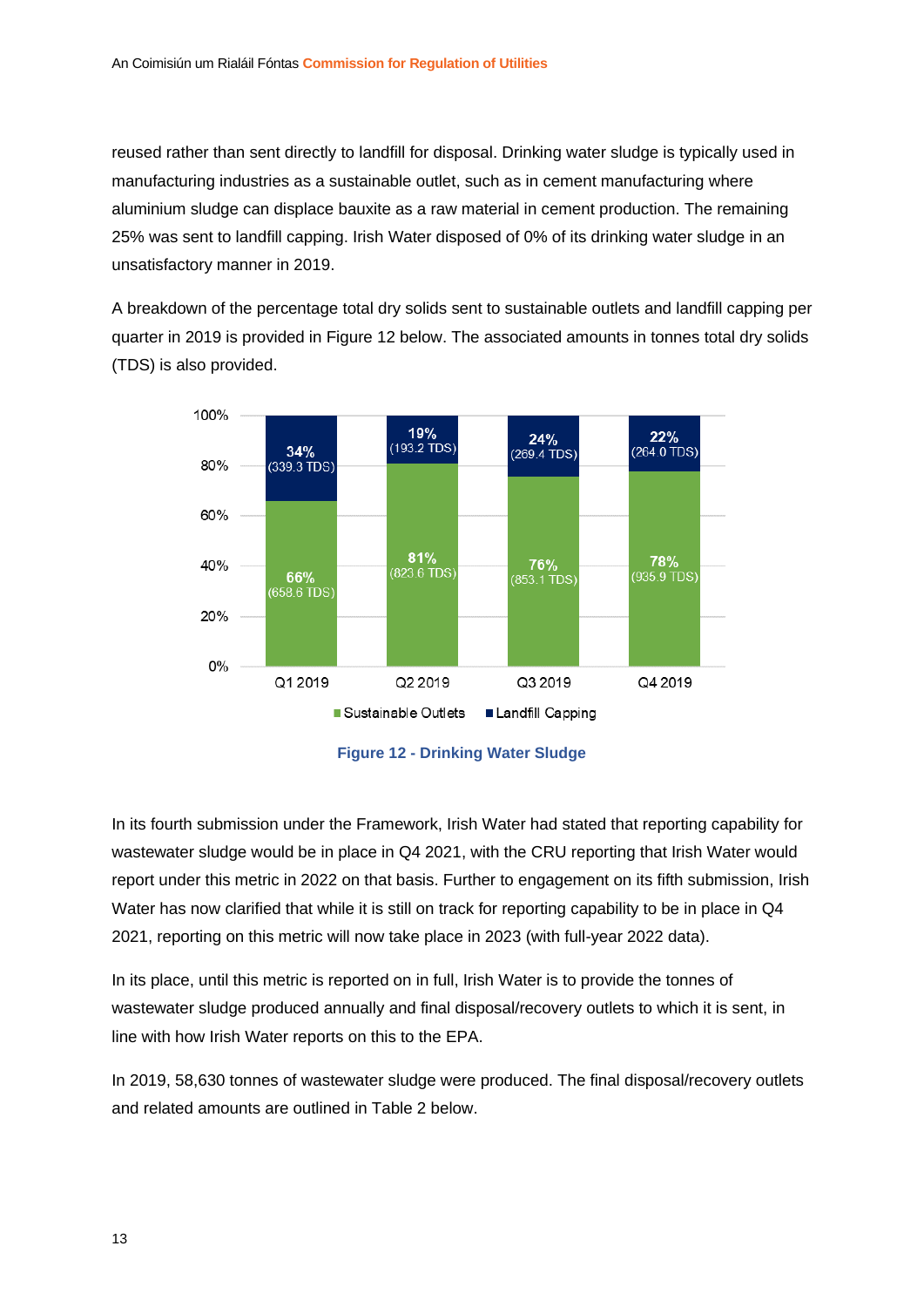#### **Table 2 – Wastewater Sludge Produced in 2019**

| <b>Total Wastewater Sludge</b><br>(tonnes dry solids) | <b>Agriculture</b> | <b>Compost</b> | Landfill | Other |
|-------------------------------------------------------|--------------------|----------------|----------|-------|
| 58.630                                                | 52.139             | 6.099          | 115      | 277   |

#### <span id="page-18-0"></span>**Wastewater Agglomerations Meeting Treatment Requirements**  $2.2.3$

A wastewater agglomeration is an area where the population or economic activities (or both) are sufficiently concentrated for a wastewater works to have been put in place.

This metric consists of two sub-metrics: agglomerations with no wastewater treatment or preliminary treatment only, and agglomerations not compliant with the treatment and effluent quality standards of the Urban Waste Water Treatment Directive (UWWTD)<sup>10</sup>. The objective of the UWWTD is to protect the environment from the adverse effects of [urban waste water](https://ec.europa.eu/environment/water/water-urbanwaste/info/glossary_en.htm#urbwastewater) discharges.

In 2013, there were 50 agglomerations in Ireland discharging untreated wastewater into the environment. Between 2014 and 2019, Irish Water had completed work at a total of fifteen sites to reduce this number to 35.

Irish Water had originally targeted providing treatment at 25 of these agglomerations by the end of 2018 and 44 by the end of 2021. In 2017, it revised this target to deliver wastewater treatment for 15 of the agglomerations by the end of 2019. It has now met that revised target.





<sup>10</sup> Council Directive 91/271/EEC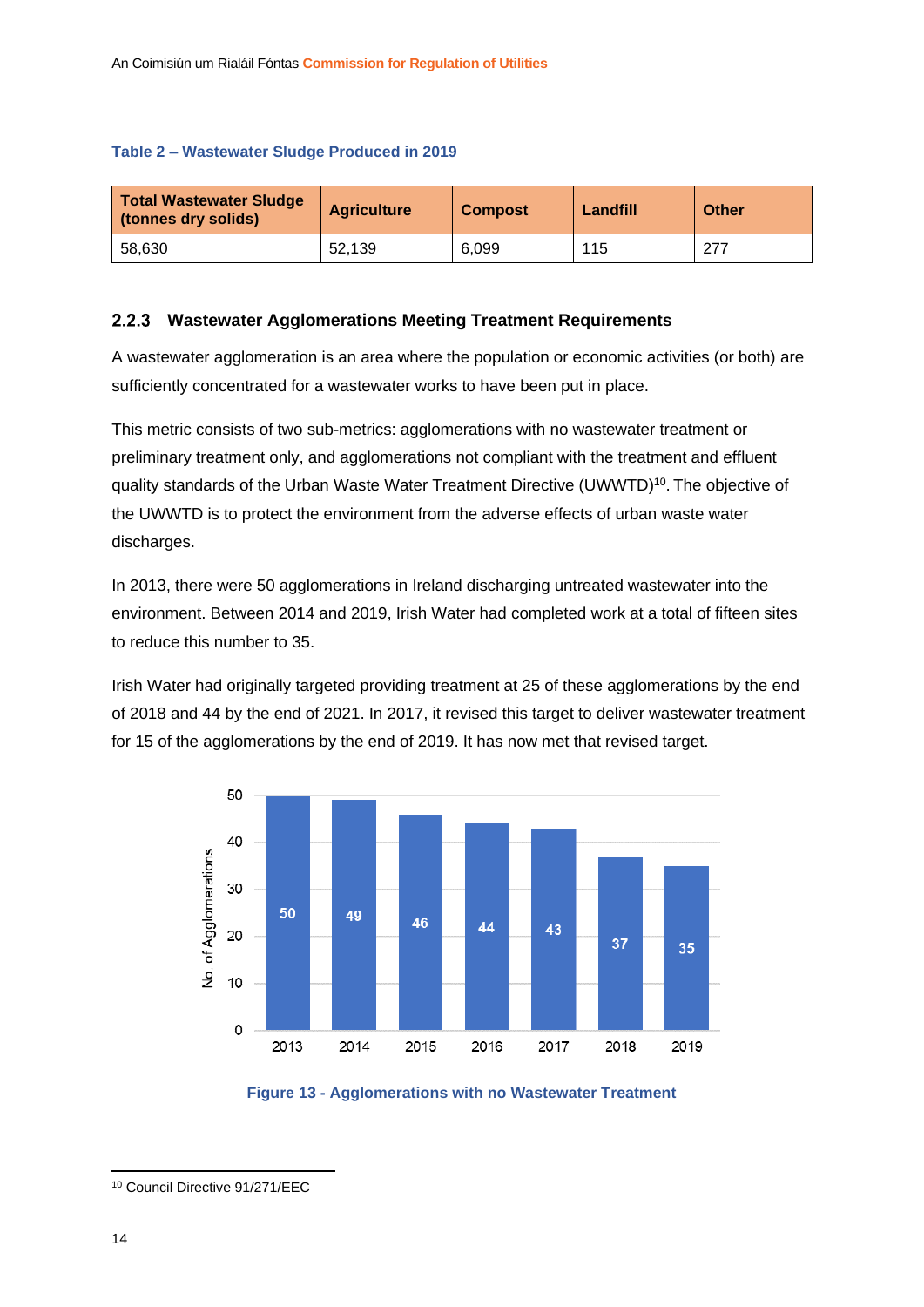The UWWTD sets requirements for the collection and treatment of wastewater from large urban areas to protect the environment. It also sets quality limits that the treated wastewater must meet depending on the size of the urban area and the type of water body the treated wastewater is discharged to.

The CRU understands from Irish Water that the number of agglomerations subject to the UWWTD varies on an annual basis. There were 172 agglomerations subject to the UWWTD in 2018, an increase on the 169 agglomerations subject to the UWWTD in 2018. Of these, 153 were compliant with the treatment and effluent quality standards of the Directive and 19 agglomerations were non-compliant.



**Figure 14 - Agglomerations Compliant with UWWTD**

However, these 19 non-compliant agglomerations represent 56% of the agglomeration population equivalent that fall under the UWWTD. This means that urban areas comprising over half of the population covered by the UWWTD were not compliant with the standards in the Directive. This percentage has remained consistent since 2015*.* This is largely attributed to the non-compliance of the Ringsend Wastewater Treatment Plant in Dublin, which treats almost half of Ireland's urban wastewater (44%).<sup>11</sup>

<sup>11</sup> For further information se[e EPA Urban Waste Water Treatment in 2019](https://www.epa.ie/pubs/reports/water/wastewater/Urban%20waste%20water%20treatment%20in%202019%20Report%20%20web%20version.pdf)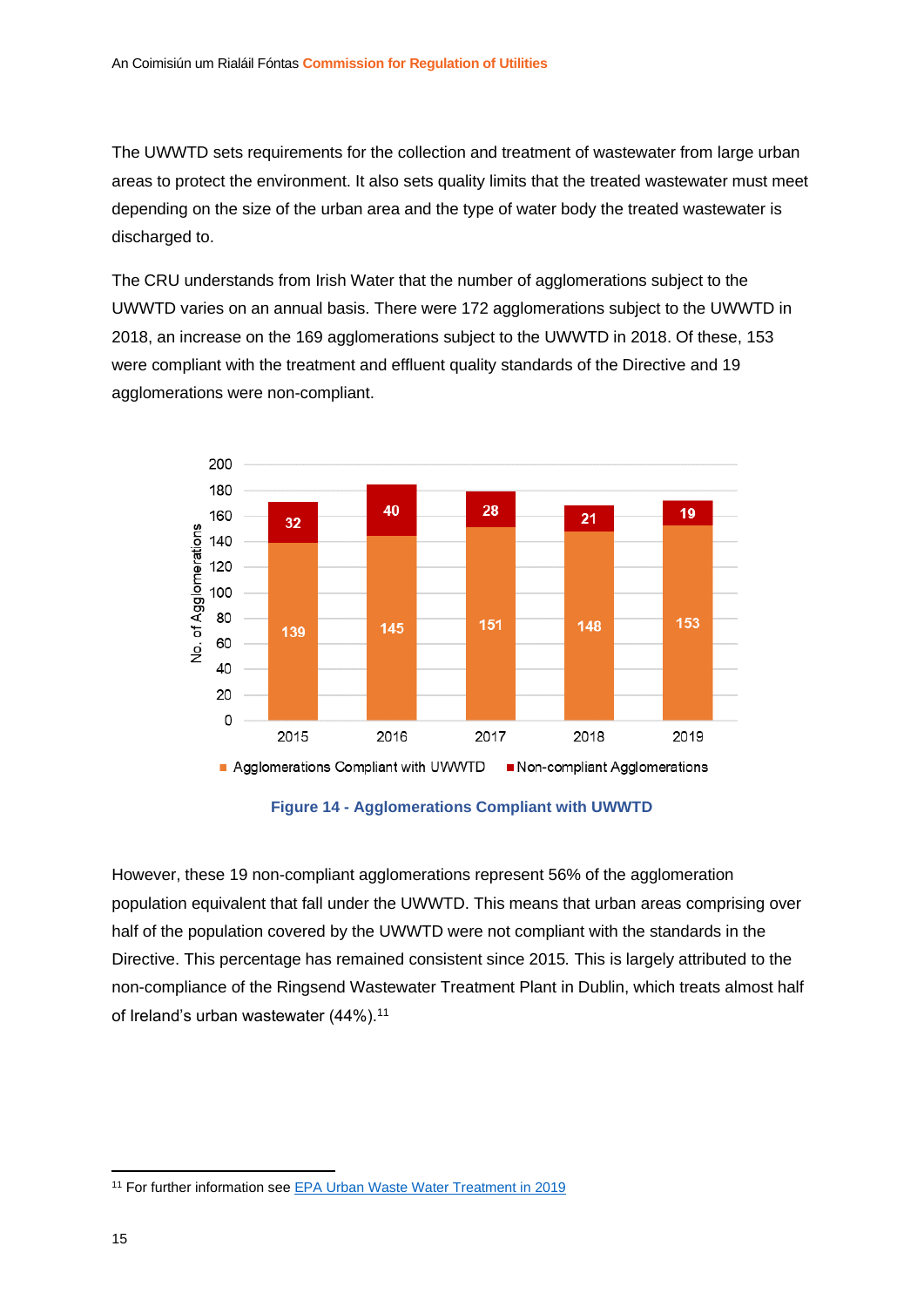

**Figure 15 - Percentage Agglomeration Population Equivalent Compliant with UWWTD**

### <span id="page-20-0"></span>**2.3 Water Supply – Quality of Service**

#### <span id="page-20-1"></span>**Properties Subject to Unplanned Interruptions**  $2.3.1$

The CRU monitors the number of properties subject to unplanned interruptions divided into three time-bands: interruptions lasting for greater than 4 hours, greater than 12 hours and greater than 24 hours. Irish Water is not currently in a position to capture the exact number of properties experiencing unplanned interruptions to their supply during each outage. To estimate the number of properties affected, Irish Water takes a description of the area provided by Local Authorities and interpreting the information via GIS<sup>12</sup> mapping.

This is the first time Irish Water has reported on this metric. Full-year 2019 data is not available as reporting capability has only been in place since Q2 2019. Irish Water will report on its first full calendar year of data for 2020 in its sixth report under the Framework in 2021.

In the interim, Irish Water has provided one-year of data from Q3 2019 to Q2 2020. The CRU presents this data in Table 3 below to provide insight on Irish Water's performance here.

<sup>&</sup>lt;sup>12</sup> Geographic Information Systems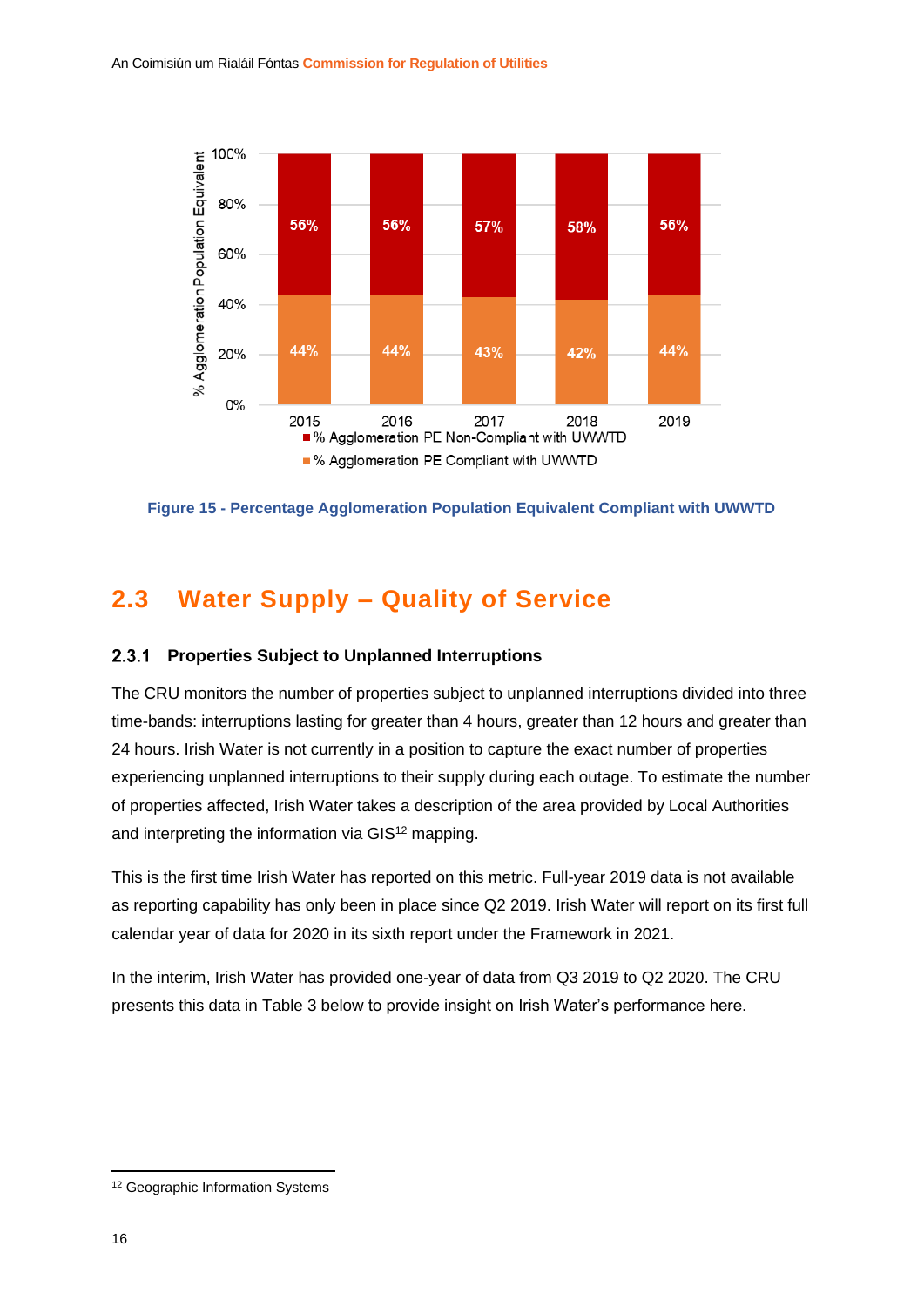| <b>Unplanned</b><br><b>Interruption</b> | Q3 2019 | Q4 2019 | Q1 2020 | Q2 2020 | <b>Total</b> |
|-----------------------------------------|---------|---------|---------|---------|--------------|
| >4 Hours                                | 444.271 | 491,972 | 306,130 | 358,908 | 1,601,281    |
| >12 Hours                               | 220.984 | 74.570  | 53,105  | 84,050  | 432,709      |
| >24 Hours                               | 35,043  | 31,889  | 35,076  | 27.281  | 129,289      |

#### **Table 3 - Number of Estimated Properties Experiencing an Unplanned Interruption to Supply**

Given that this is the first time Irish Water has reported under this metric, and targets have not yet been set, it is not possible to formally assess Irish Water's performance or identify trends at present. However, taking performance from July 2019 to June 2020 as an annual average, the CRU has compared Irish Water's performance here to that of Northern Irish Water and Scottish Water within an equivalent timeframe since economic regulation began (i.e. about 6 years since regulation began) for context. As Northern Irish Water and Scottish Water do not monitor the number of unplanned interruptions lasting for greater than 4 hours, only those for greater than 12 and 24 hours have been compared below.

From Q3 2019-Q2 2020, 403,709 properties experienced an unplanned interruption for greater than 12 hours. This represents 24% of connected properties, compared to less than 0.15% for Scottish Water and Northern Ireland Water performance. For Irish Water to bring its performance in line with its comparators, it would have to reduce the number of unplanned interruptions to supply lasting more than 12 hours by a factor of 200; from over 400,000 to just over 2,000.

From Q3 2019 to Q2 2020, 129,289 properties experienced an unplanned interruption to supply that lasted greater than 24 hours. For Irish Water to be in line with comparator performance here, less than 170 properties would be impacted by an unplanned interruption with a duration of greater than 24 hours.

#### <span id="page-21-0"></span>**Water Quality**

Irish Water is responsible for ensuring drinking water meets the quality standards set out in the Drinking Water Regulations, enforced by the EPA. Irish Water submits its water quality results to the EPA, and the EPA audits Irish Water's monitoring to ensure it is fit for purpose. Where there is a water quality failure, the EPA oversees Irish Water's investigation and action. Where there is a failure to meet these standards, or where there is a public health risk, Irish Water must consult with the Health Service Executive (HSE).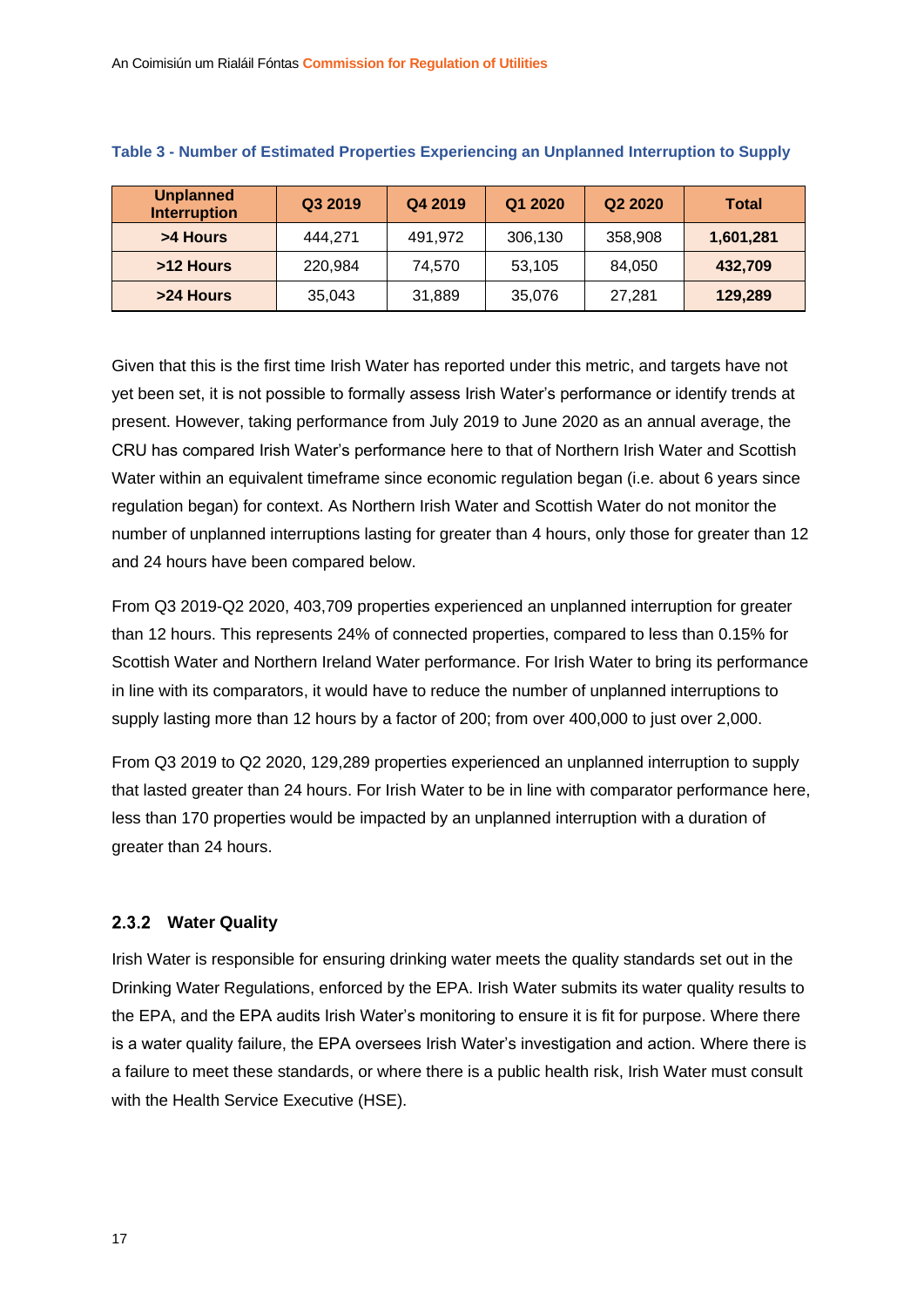The CRU's Performance Assessment Framework includes metrics regarding Irish Water's performance across five drinking water quality metrics:

- overall microbiological compliance and E. coli compliance, and
- overall chemical compliance and lead and trihalomethane compliance.

The EPA's Drinking Water Report for Public Supplies 2019 stated that water quality across the microbiological and chemical parameter categories has remained consistent since Irish Water became responsible for public water supplies in 2014. As reported by both Irish Water and the EPA, microbiological compliance was 99.9% in 2019 and chemical compliance was 99.6%.

Trihalomethanes are formed when organic matter in water reacts with chlorine used in the disinfection process. Figure 14 below shows that there has been a general increasing trend in trihalomethane compliance. Compliance with this metric, as reported by Irish Water and the EPA, was 96.1% in 2019. This is an increase from 95.1% compliance in 2018.

Lead is found in drinking water if it dissolves from lead pipework, fittings and connections. In 2017, Irish Water estimated that there were approximately 180,000 residential properties at risk of lead non-compliance.<sup>13</sup> Of this, 40,000 were backyard lead service connections which loop off the mains and run through backyards serving several houses. The remaining 140,000 were individual lead service connections from water mains which run under the roads.

Compliance with the lead parameter, which is 10 μg/l, fluctuated between 97.8% and 98.9% between 2014 and 2018. In 2019, compliance with the lead parameter was 97.8%. As noted in previous performance assessment reports, variations in the data from year to year can be related to the method of sampling which is on a random basis and, therefore, some difference in compliance figures will be expected.

<sup>&</sup>lt;sup>13</sup> Irish Water [Lead in Drinking Water Mitigation Plan](https://www.water.ie/docs/Lead-in-Drinking-Water-Mitigation-Plan.pdf)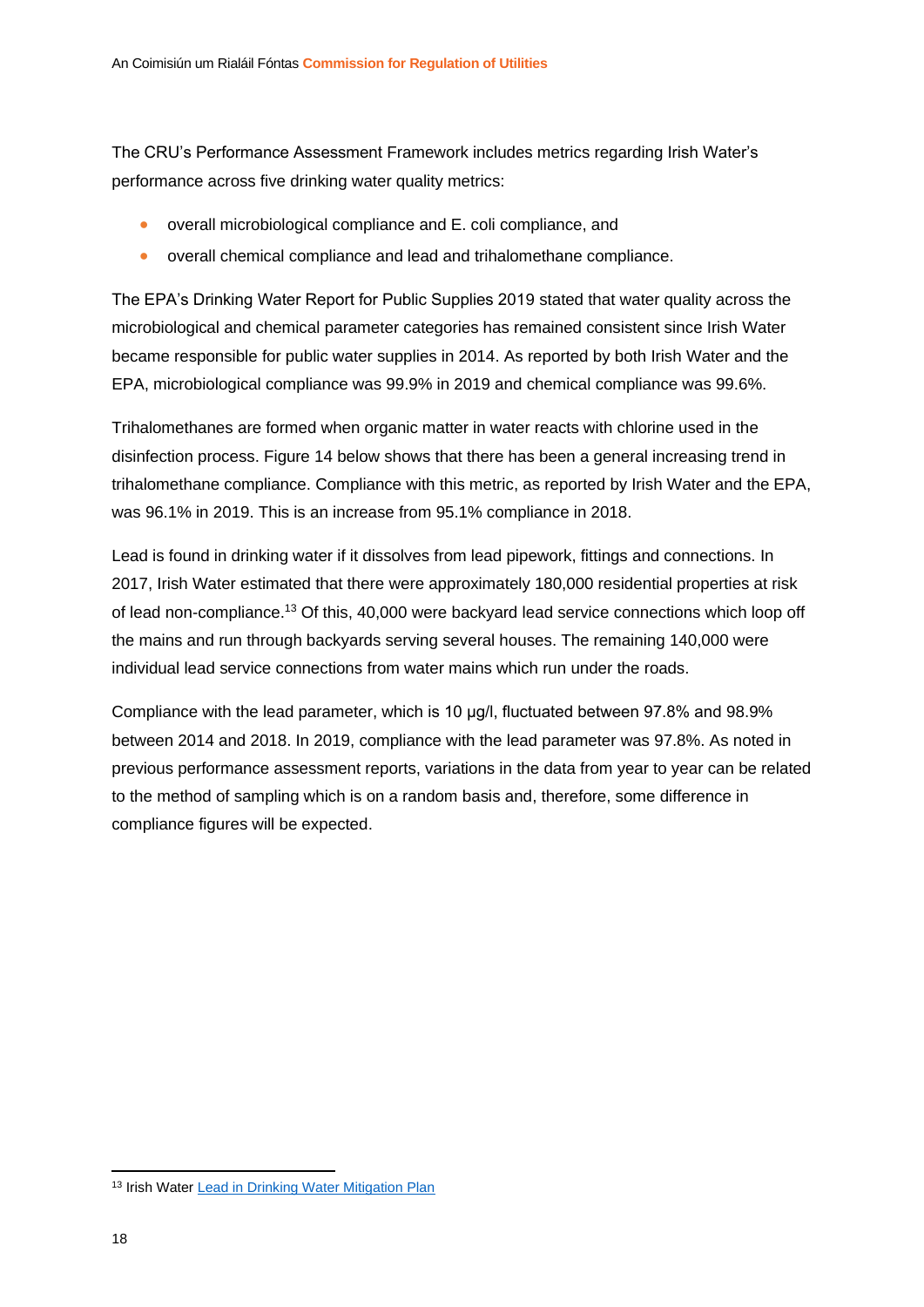

**Figure 16 - Drinking Water Quality Metrics – Percentage Compliance**

#### <span id="page-23-0"></span>**Water Supplies on Boil Water Notices and Water Restrictions**

Boil water notices and/or water restrictions are issued by Irish Water in consultation with the HSE when drinking or using water supplied by the utility might endanger people's health.

Monitoring boil water notices is a reflection of Irish Water's service provision and reflects Irish Water's work to remove long-term<sup>14</sup> boil water notices and Irish Water's investment in reducing the risk of new boil water notices being issued.

At the end of 2019, Irish Water reported that there were 16,051 people being served by 19 supplies with a boil water notice in place. This is the second highest population served by a boil water notice at the end of the year since Irish Water first reported on this in 2014 (23,191 people were served by 21 supplies with boil water notices at end 2014). Of these 16,051, 12,576 people are served by the Lough Talt supply which was issued this boil water notice on 11<sup>th</sup> January 2019.

The total population served by a supply with a boil water notice in place during 2019 was 1.3 million – the greatest number of people served by supplies on a boil water notice during the year since Irish Water first reported on this metric. The 2019 figure is mostly attributed to two large-

<sup>&</sup>lt;sup>14</sup> The EPA distinguishes between long-term (in place for greater than 30 days) and short-term (in place for less than 30 days) boil water notices.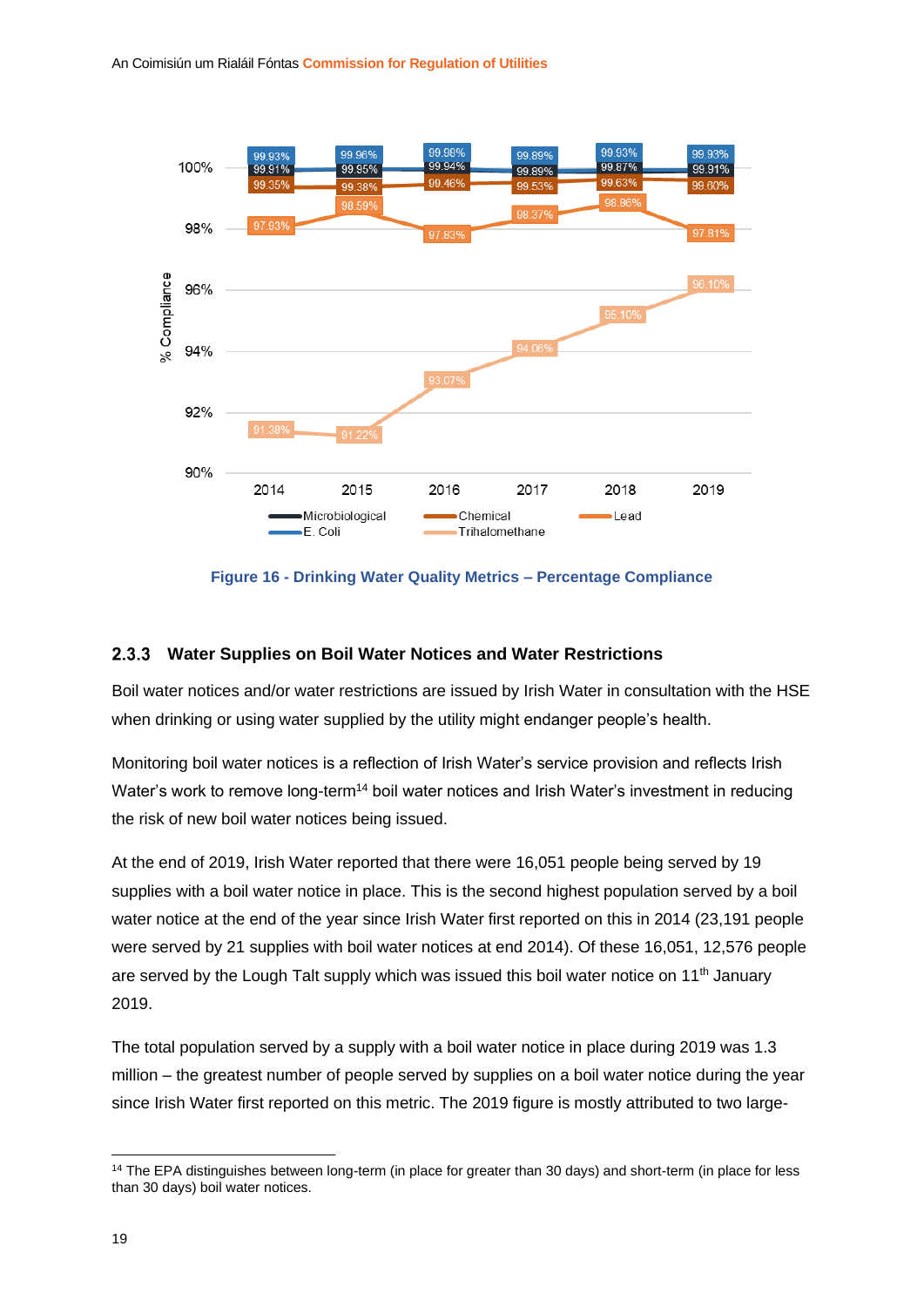scale incidents at the Leixlip Water Treatment Plant in October and November 2019, which serves about 600,000 people. The previous greatest number of people served by supplies on a boil water notice during the year was just over 100,000 in 2016.

In order to fully illustrate the population served by boil water notices since end 2014 accurately, 2019 performance is separated into Figure 18 below with 2018 to provide comparison. Performance from 2014 to 2018 is provided in Figure 17 below.

8 of the boil water notices issued in 2019, including the two issued to the Leixlip supply, were short-term notices, i.e. in place for less than 30 days. The remaining 57 boil water notices were long-term notices, i.e. in place for greater than 30 days.



**Figure 17 - Population Served by a Supply with a Boil Water Notice in Place End 2014 to End 2018<sup>15</sup>**

<sup>&</sup>lt;sup>15</sup> Irish Water has advised the CRU previously that the numbers presented above differ from those published by the EPA as clarification is required over responsibility for several small supplies. The EPA has included these supplies in its reports, Irish Water has not. The EPA reports that, at the end of 2019, 21 boil water notices were in place affecting 14,632 people.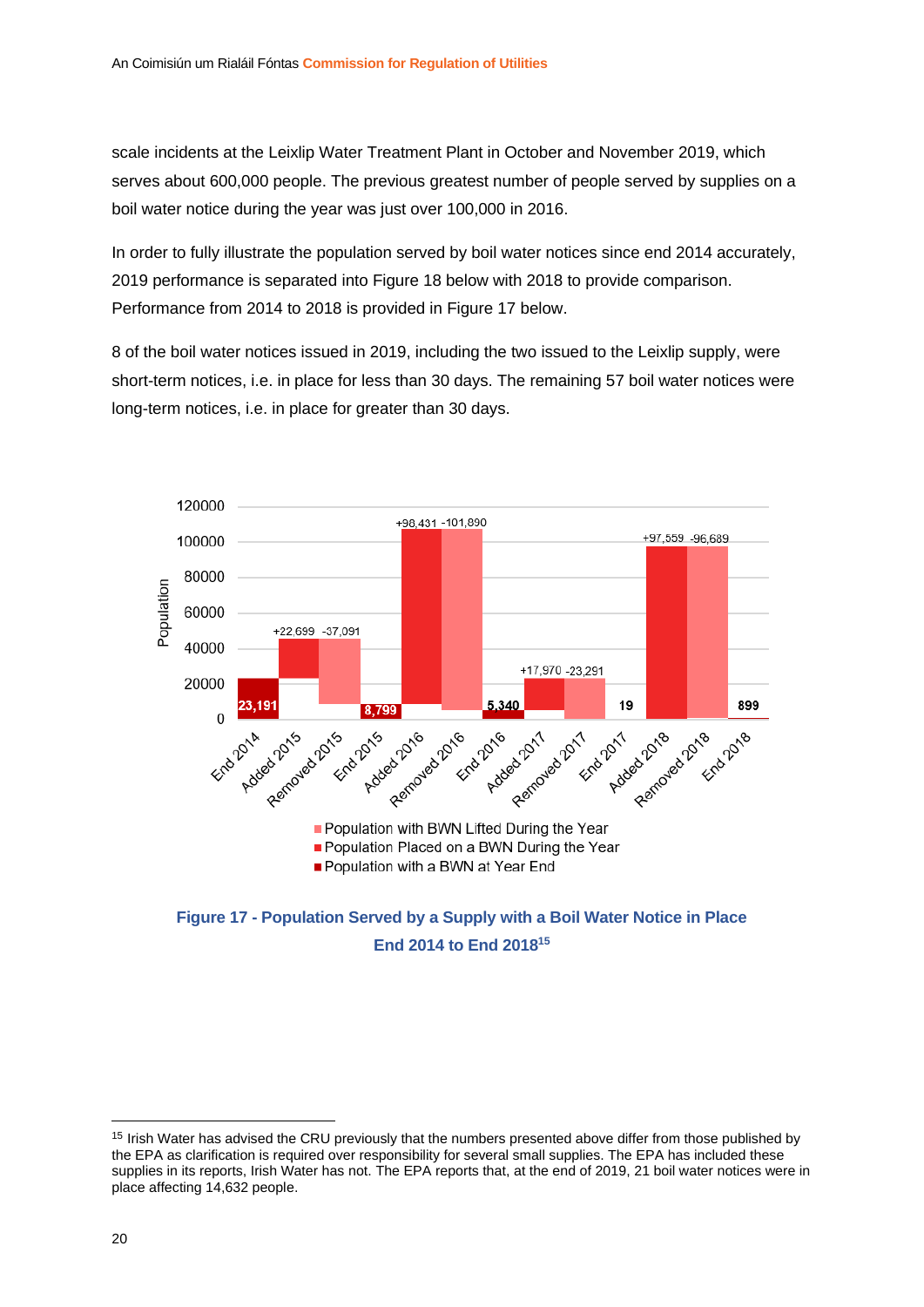



At the end of 2019, 3,869 people were affected by 4 supplies issued a water restriction. During the year, 4 supplies were issued a water restriction notice, affecting a population of 8,297. A total of 6 notices were rescinded, benefitting a population of 9,442.



**Figure 19 - Population Served by a Supply with a Water Restriction in Place<sup>16</sup>**

<sup>&</sup>lt;sup>16</sup> Irish Water has advised the CRU previously that the numbers presented above differ from those published by the EPA as clarification is required over responsibility for several small supplies. The EPA has included these supplies in its reports, Irish Water has not. Furthermore, Irish Water has included lead issues in its reporting on water restrictions, the EPA has not. The EPA reports that, at the end of 2019, 0 water restrictions were in place.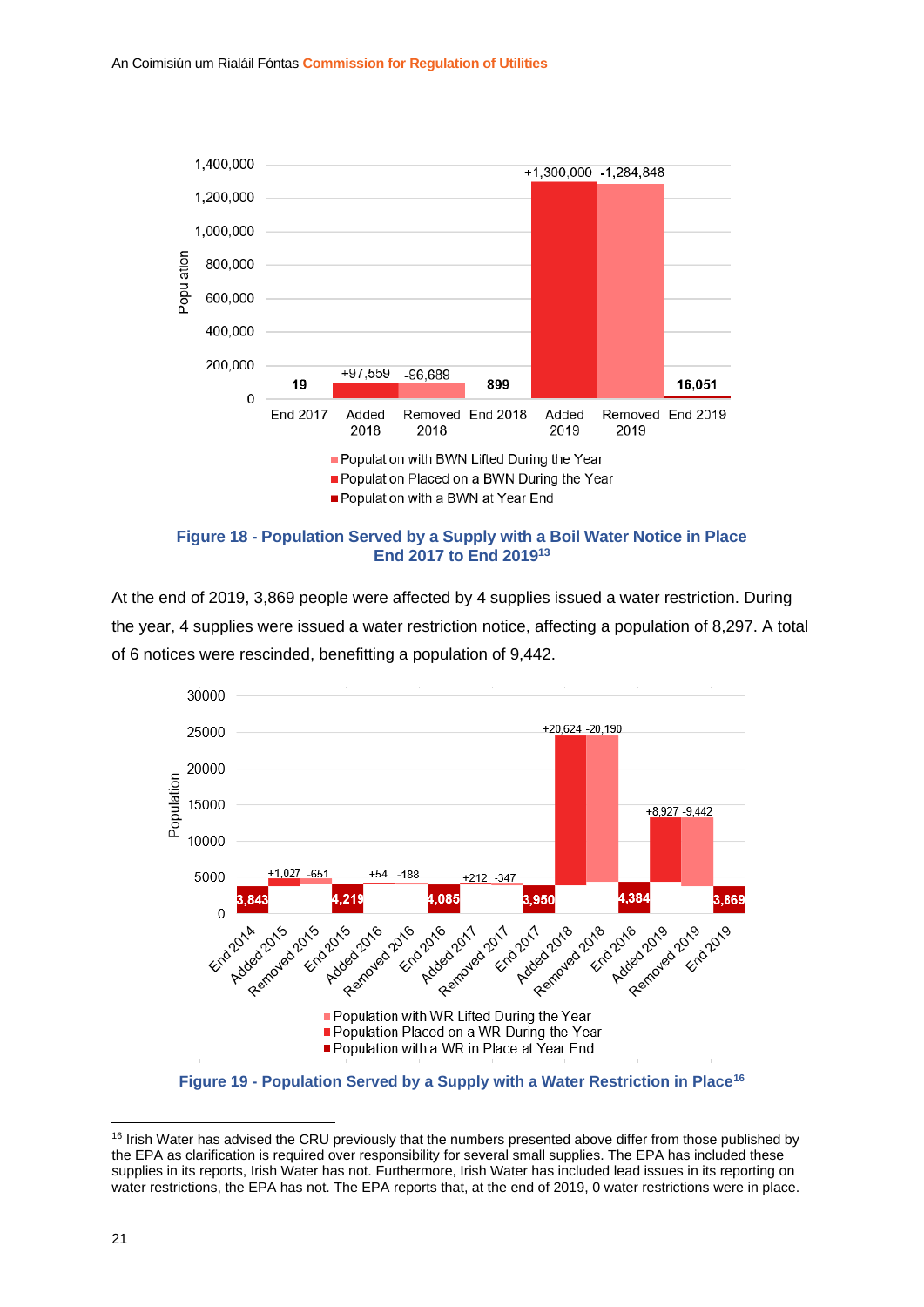## <span id="page-26-0"></span>**2.4 Security of Water Supply**

#### <span id="page-26-1"></span>2.4.1 Leakage

Irish Water is not yet reporting to the CRU on the amount of water being lost to leaks on either the public network or customer supply pipes. In its previous submission under the Framework, Irish Water had stated that it would report on national leakage under the Framework this year, in its fifth submission, following full implementation of the National Leakage Management System (LMS) in 2019. In its submission, Irish Water has stated that while full implementation of the LMS took place in Q4 2019, Irish Water will report on leakage in 2021 after one full year of data is available for review (i.e. the data for 2020).

To date, Irish Water has been providing the CRU with a figure for 'unaccounted-for-water' on the public network in place of a leakage metric. The unaccounted-for-water reported by Irish Water from 2014-2018 includes:

- Unbilled water including;
	- o All water used by Irish Water.
	- o Other unbilled use including, for example, water used by fire services.
- Apparent losses;
	- o Water used at connections not recorded on Irish Water's system.
	- o Under-recorded use by customers because of, for example, broken water meters and data handling errors.
- Real Losses<sup>17</sup> on the public network from leaks and overflows.

For 2019, Irish Water has made some changes to how it is reporting water losses to the CRU. An estimate of the water used by Irish Water in its own buildings and treatment plants has been included in the non-domestic demand figures. An estimate of the water used by fire services, other unbilled use and water used at connections that are not recorded on Irish Water's system have been removed from unaccounted-for-water and are now reported as unrecorded use. Under-recorded use at homes and businesses, resulting from old and broken meters and data errors, has also been removed from unaccounted-for-water and is now included in the domestic and non-domestic demand figures, respectively.

<sup>&</sup>lt;sup>17</sup> The approach to calculating the amount of water lost to leakage on the public water supply network, also referred to as 'Real Water Losses', is shown in the Appendix. It is measured as an annual average in million litres per day.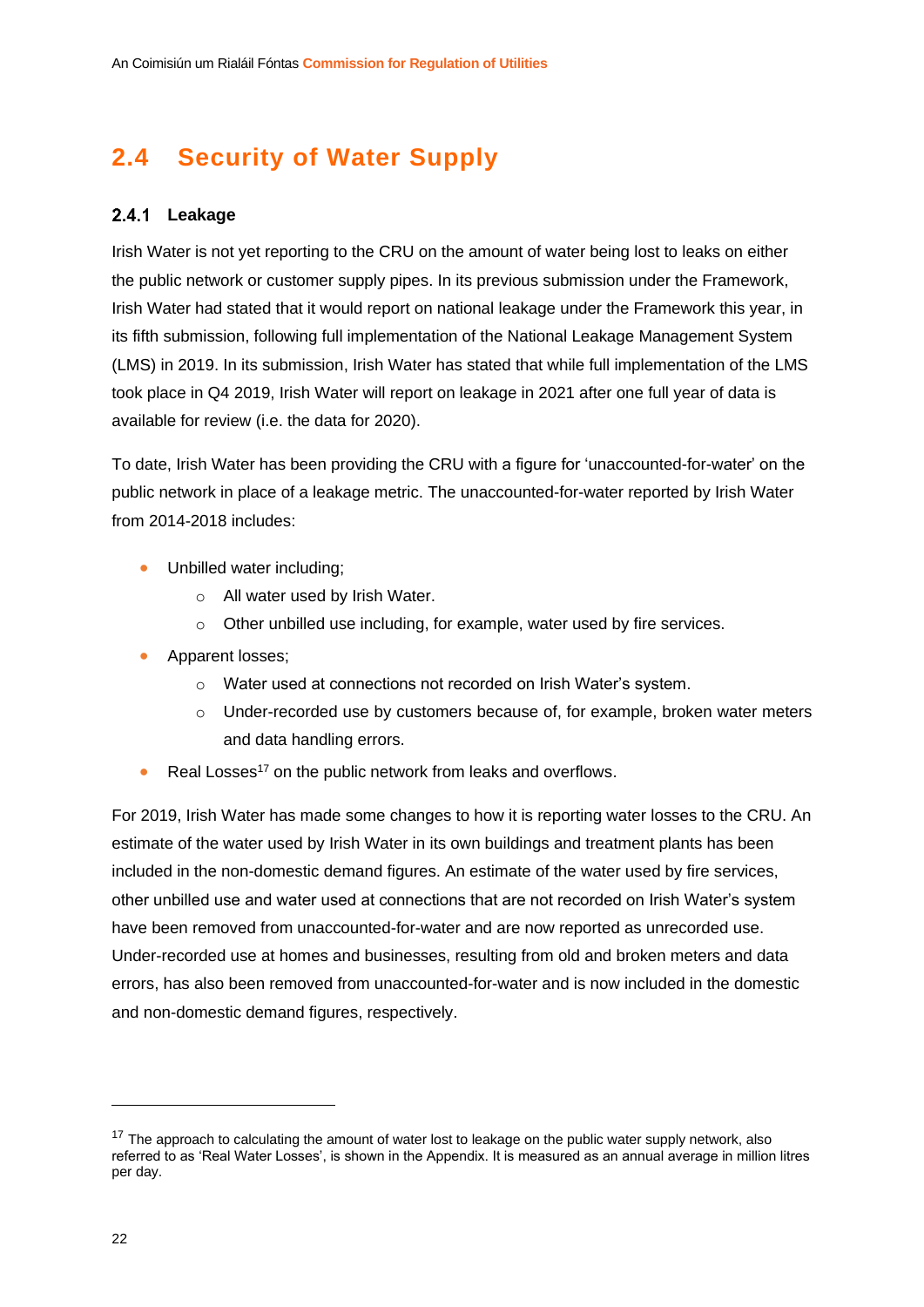The reduction in unaccounted-for-water from 2018 to 2019 is a result of a combination of this recategorization, data improvements arising from Irish Water's new leakage management system and Irish Water's leakage reduction activities during the year.

While there are still improvements to be made in how Irish Water is reporting, the unaccountedfor-water figure for 2019 gives a better indication of the amount of water that is lost to leaks on Irish Water's network compared with previous reports.



**Figure 20 - Unaccounted for Water**

#### <span id="page-27-0"></span>2.4.2 Security of Supply

One of Irish Water's roles is to ensure that the water available for use in its water resource zones can meet the demand for water. Demand for water comes from households and non-domestic customers, water used by Irish Water and others including fire services and from water losses on the public and private networks.

Annual average daily water demand fluctuates during the year with peaks during both the winter and the summer, mainly because of an increase in pipe bursts in the winter and from increased customer demand during hot, dry weather in the summer. For the purposes of water resources planning, Irish Water assesses demand during these peak periods so that it can plan to meet the demand for water throughout the entire year.

In addition to the peaks that occur, Irish Water includes an allowance for headroom to account for risk and uncertainty for water resource planning purposes. This provides a buffer to allow for faster growth than had been expected, poor data, shocks to the system and so on.

Irish Water can address security of supply issues by, for example, reducing demand through its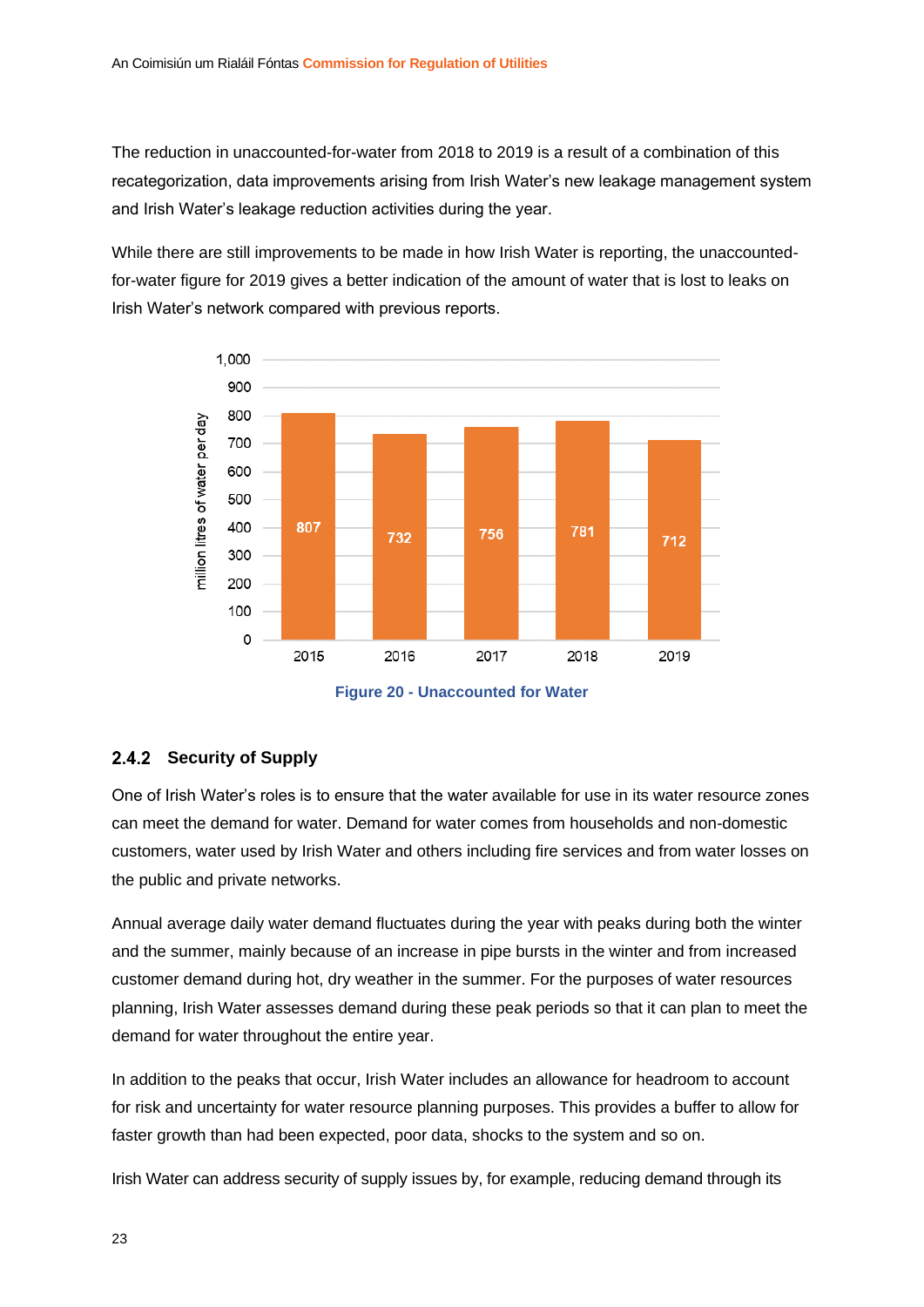leakage reduction programme and water conservation campaigns, by managing its water supplies throughout the year and sharing water across supply zones or by increasing the amount of water it takes from the environment by developing a new supply source.

Irish Water's first National Water Resources Plan will set out how Irish Water intends to provide a safe, secure and reliable water supply over the next 25 years, while considering any impacts on the environment and the impact of climate change, growth and future demand. The National Water Resources Plan identifies any existing and potential shortfalls in meeting water demand under normal and critical weather conditions in all of Irish Water's water resource zones.

In publishing its first draft National Water Resources Plan, Irish Water will consult on the methodology for assessing supply-demand balances and the approach to choosing the interventions to address any identified deficits. The outcome of this consultation could have an impact on which resource zones are considered to be in deficit and on the approach to appraising the options to address any identified need. Once this framework for assessing supply-demand balances and for developing approaches to addressing identified needs has been completed, Irish Water will then apply the methodology and publish four regional water resources plans that identify the preferred approaches to ensuring a secure and sustainable water supply for each water resource zone.

As part of its consultation paper on the review of the Performance Assessment Framework, the CRU is consulting on how it will present Irish Water's performance under this metric. The CRU has also proposed an interim target that the final, first National Water Resources Plan is published by the end of June 2021, and of the subsequent four Regional Water Resource Plans by the end of 2021, to support Irish Water's future reporting under this metric.<sup>18</sup>

### <span id="page-28-0"></span>**2.5 Sewerage Service**

Under this category the CRU will monitor the number of properties impacted by events of wastewater entering a building because a sewer is overloaded and the number of properties impacted by events of wastewater entering a building because of a failure of the sewer such as equipment failure, sewer collapse or a sewer blockage. The CRU will also monitor the number of properties at risk of having wastewater enter a building more frequently than once every ten years because of an overloaded sewer.

Reporting capability under this metric has been in place since Q4 2019. Irish Water is to report under this metric for the first time in its next report under the Framework, due in Q3 2021.

<sup>&</sup>lt;sup>18</sup> For more information, please see [CRU20119](https://www.cru.ie/wp-content/uploads/2020/10/CRU20119-Irish-Water-Performance-Assessment-Framework-Review-Consultation-Paper.pdf) Irish Water Performance Assessment Framework Review Consultation Paper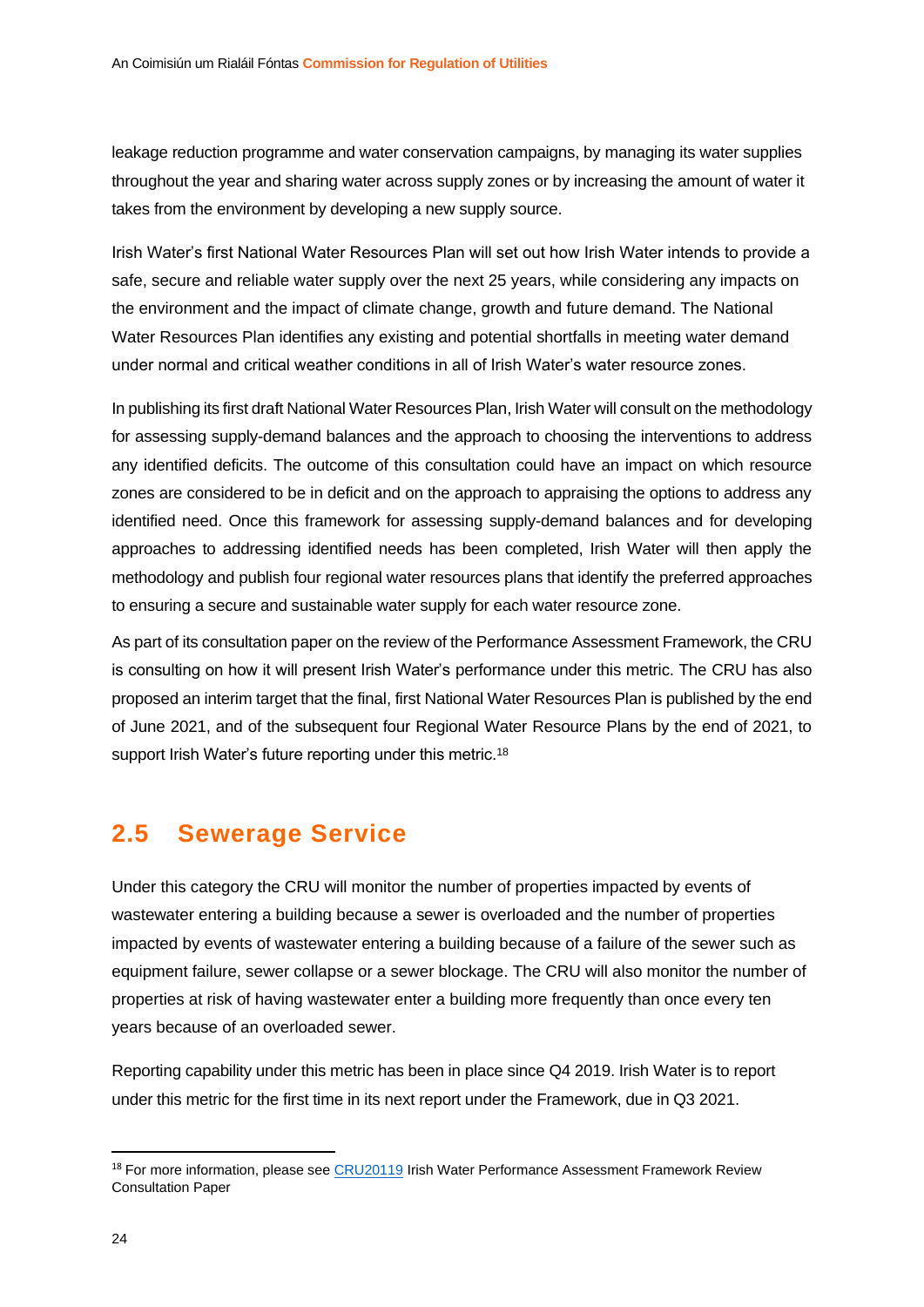## <span id="page-29-0"></span>**3. Next Steps**

The CRU will issue its decision on its review of the Performance Assessment Framework in the first quarter of 2021. This review will decide the metrics and targets against which Irish Water's performance will be monitored against during the 2020-2024 Revenue Control 3 (RC3) period. This will also set target levels of performance for Irish Water to achieve in this period.

Irish Water's submission regarding 2020 performance will be the first submission under the revised Framework. The CRU will assess this submission and publish its first report under the revised Framework in the fourth quarter of 2021.

**\*\*\***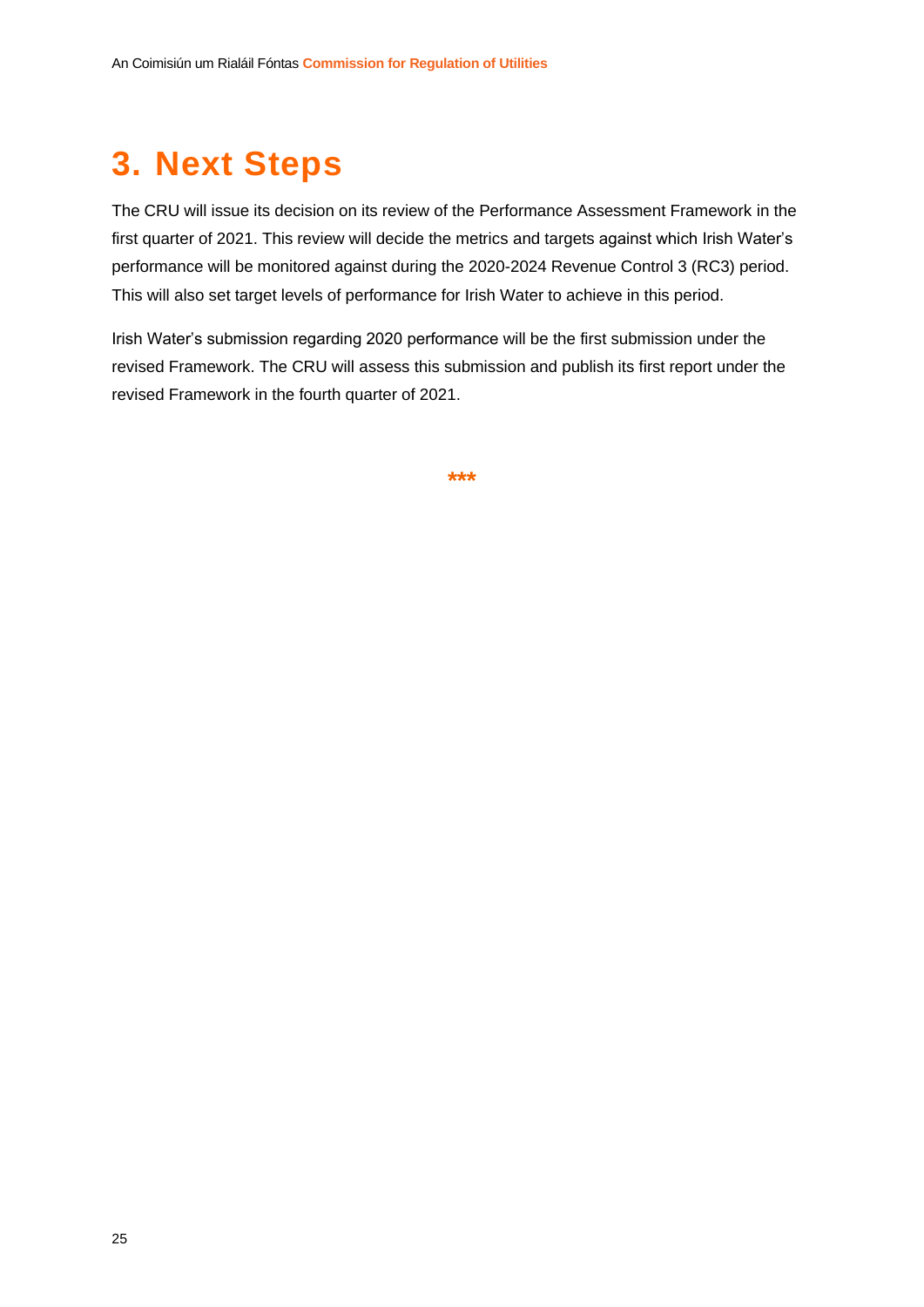# <span id="page-30-0"></span>**Appendix**

## **Leakage Reporting**

Real losses on Irish Water's network, commonly referred to as leakage, includes leaks on trunk mains and distribution pipes, leaks on service connections and leaks and overflows at storage reservoirs. There are two approaches to determining leakage on the public network. The first looks at a top down water balance where the water entering the network is assigned to water losses and water use based on metering information and well-reasoned estimates.

|                           | <b>Authorised Use</b> |                                                          | <b>Non-Domestic Use</b>                                |
|---------------------------|-----------------------|----------------------------------------------------------|--------------------------------------------------------|
|                           |                       | <b>Non-Domestic</b><br><b>Customers</b>                  | <b>Internal Plumbing</b><br><b>Losses</b>              |
|                           |                       |                                                          | <b>Supply Pipe Leakage</b>                             |
|                           |                       | <b>Domestic</b><br><b>Customers</b>                      | <b>Domestic Use</b>                                    |
|                           |                       |                                                          | <b>Internal Plumbing</b><br>Losses                     |
|                           |                       |                                                          | <b>Supply Pipe Leakage</b>                             |
|                           |                       | <b>Unbilled Water</b>                                    | <b>Irish Water Use</b>                                 |
| <b>Distribution Input</b> |                       |                                                          | <b>Other Authorised</b><br><b>Unbilled Use</b>         |
|                           | <b>Water Losses</b>   | <b>Apparent Losses</b>                                   | <b>Unrecorded</b><br><b>Connections</b>                |
|                           |                       |                                                          | <b>Metering and Data</b><br><b>Errors</b>              |
|                           |                       |                                                          | <b>Leaks on Service</b><br><b>Connections</b>          |
|                           |                       | <b>Real Losses</b><br>on Irish Water's<br><b>Network</b> | <b>Leaks on Trunk and</b><br><b>Distribution Mains</b> |
|                           |                       |                                                          | Leaks & Overflows at<br><b>Storage Reservoirs</b>      |

**Figure 18 - Components of Water Demand**

In addition to this, water losses should be estimated using a bottom-up approach by monitoring demand at a time when customer use is low which is typically at night. During a period of low, predictable customer use, flow into District Metered Areas (DMAs) is monitored for a continuous period of at least one hour. This flow is then allocated between public network losses, customer